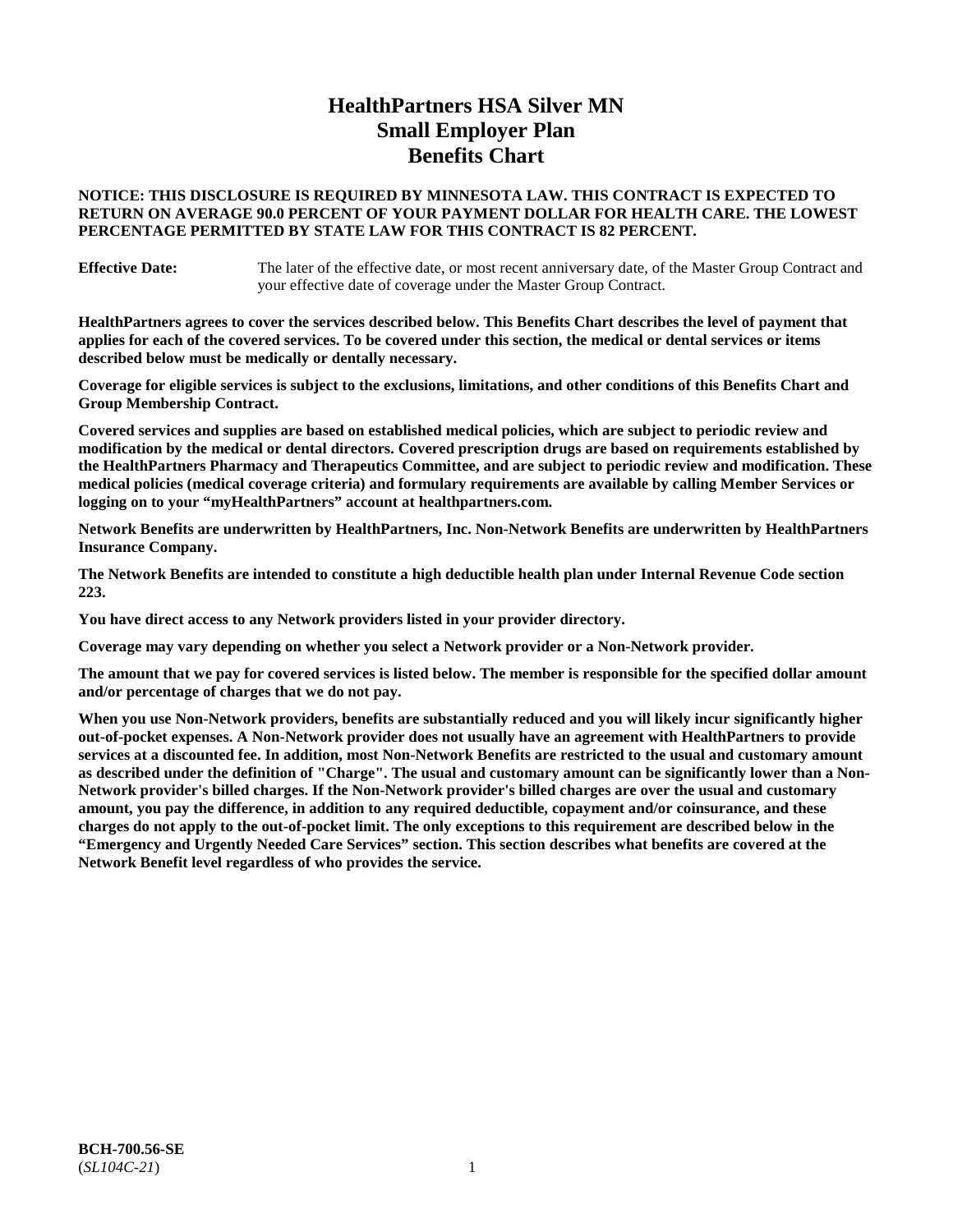# **These definitions apply to this Benefits Chart. They also apply to the Contract.**

| <b>Biosimilar Drugs:</b> | A prescription drug, approved by the Food and Drug Administration (FDA), that the FDA has<br>determined is biosimilar to and interchangeable with a biological brand name drug. Biosimilar<br>drugs are not considered generic drugs and are not covered under the generic drug benefit.                                                                                                                                                                                                                                                                                                                                           |
|--------------------------|------------------------------------------------------------------------------------------------------------------------------------------------------------------------------------------------------------------------------------------------------------------------------------------------------------------------------------------------------------------------------------------------------------------------------------------------------------------------------------------------------------------------------------------------------------------------------------------------------------------------------------|
| <b>Brand Name Drug:</b>  | A prescription drug, approved by the Food and Drug Administration (FDA), that is manufactured,<br>sold, or licensed for sale under a trademark by the pharmaceutical company that originally<br>researched and developed the drug. Brand name drugs have the same active-ingredient formula as<br>the generic version of the drug. However, generic drugs are manufactured and sold by other drug<br>manufacturers and are generally not available until after the patent on the brand name drug has<br>expired. A few brand name drugs may be covered at the generic drug benefit level if this is<br>indicated on the formulary. |
| <b>Calendar Year:</b>    | This is the 12-month period beginning 12:01 A.M. Central Time, on January 1, and ending 12:00<br>A.M. Central Time of the next following December 31.                                                                                                                                                                                                                                                                                                                                                                                                                                                                              |
| <b>Charge:</b>           | For covered services delivered by participating network providers, this is the provider's discounted<br>charge for a given medical/surgical service, procedure or item.                                                                                                                                                                                                                                                                                                                                                                                                                                                            |
|                          | For covered services delivered by non-network providers, a contracted rate may apply if such<br>arrangement is available to HealthPartners.                                                                                                                                                                                                                                                                                                                                                                                                                                                                                        |
|                          | For the Usual and Customary charge for covered services delivered by non-network providers, our<br>payment is calculated using one of the following options to be determined at HealthPartners'<br>discretion: 1) a percentage of the Medicare fee schedule; 2) a comparable schedule if the services<br>is not on the Medicare fee schedule; 3) a commercially reasonable rate for such service.                                                                                                                                                                                                                                  |
|                          | The Usual and Customary Charge is the maximum amount allowed that we consider in the<br>calculation of the payment of charges incurred for certain covered services. You must pay for any<br>charges above the usual and customary charge, and they do not apply to the out-of-pocket limit.                                                                                                                                                                                                                                                                                                                                       |
|                          | A charge is incurred for covered ambulatory medical and surgical services, on the date the service<br>or item is provided. A charge is incurred for covered inpatient services, on the date of admission to<br>a hospital. To be covered, a charge must be incurred on or after the member's effective date and<br>on or before the termination date.                                                                                                                                                                                                                                                                              |
| Copayment/Coinsurance:   | The specified dollar amount, or percentage, of charges incurred for covered services, which we do<br>not pay, but which a member must pay, each time a member receives certain medical services,<br>procedures or items. Our payment for those covered services or items begins after the copayment<br>or coinsurance is satisfied. Covered services or items requiring a copayment or coinsurance are<br>specified in this Benefits Chart.                                                                                                                                                                                        |
|                          | For services provided by a network provider:                                                                                                                                                                                                                                                                                                                                                                                                                                                                                                                                                                                       |
|                          | An amount which is listed as a flat dollar copayment is applied to a network provider's discounted<br>charges for a given service. However, if the network provider's discounted charge for a service or<br>item is less than the flat dollar copayment, you will pay the network provider's discounted charge.<br>An amount which is listed as a percentage of charges or coinsurance is based on the network<br>provider's discounted charges, calculated at the time the claim is processed, which may include an<br>agreed upon fee schedule rate for case rate or withhold arrangements.                                      |
|                          | For services provided by a non-network provider:                                                                                                                                                                                                                                                                                                                                                                                                                                                                                                                                                                                   |
|                          | Any copayment or coinsurance is applied to the lesser of the provider's charges or the usual and<br>customary charge for a service.                                                                                                                                                                                                                                                                                                                                                                                                                                                                                                |
|                          | A copayment or coinsurance is due at the time a service is provided, or when billed by the<br>provider. The copayment or coinsurance applicable for a scheduled visit with a network provider<br>will be collected for each visit, late cancellation and failed appointment. Services may not be<br>withheld for failure to pay a deductible or coinsurance at or prior to the time of service.                                                                                                                                                                                                                                    |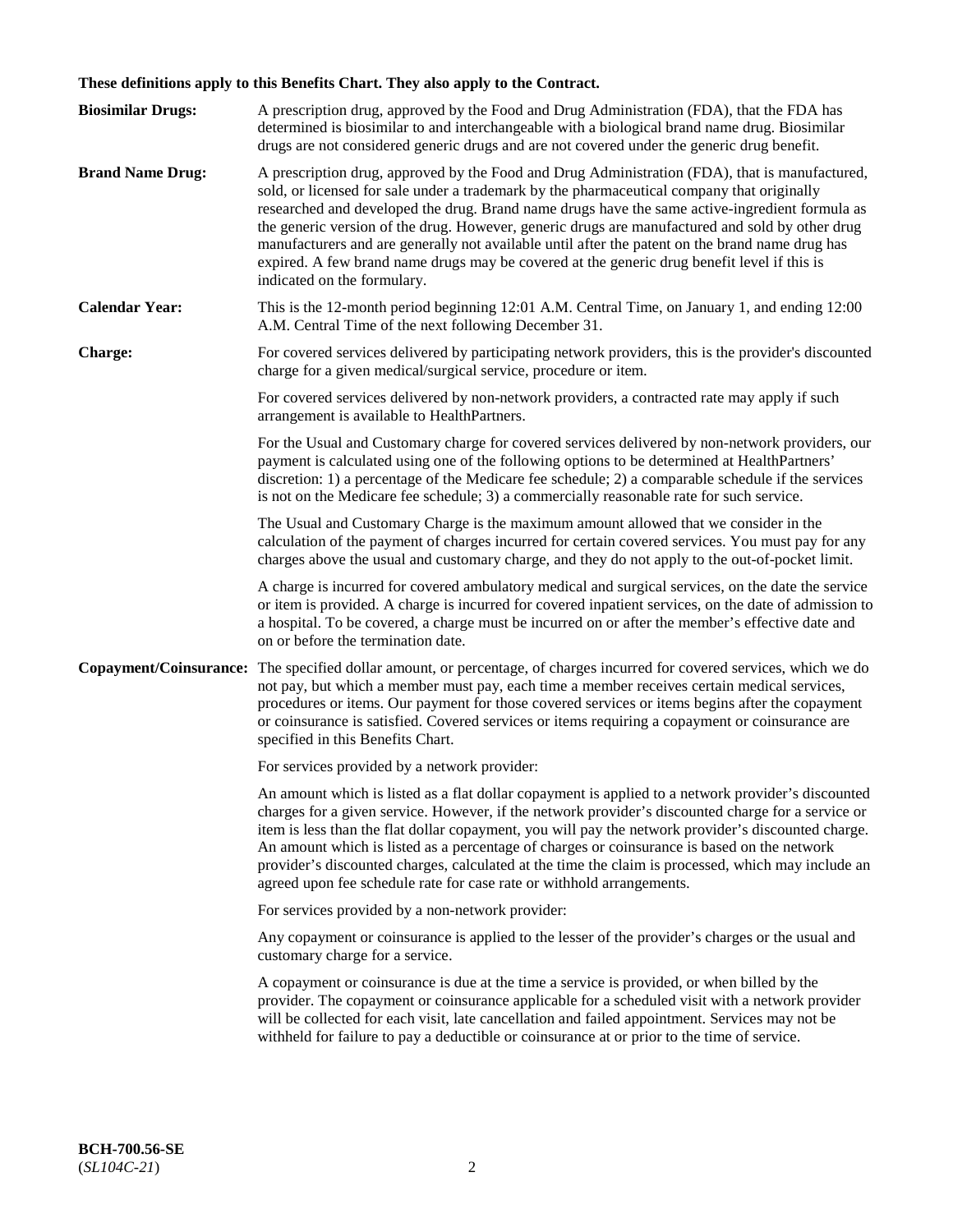| Deductible:       | The specified dollar amount of charges incurred for covered services, which we do not pay, but a<br>member or a family has to pay first in a calendar year. Our payment for those services or items<br>begins after the deductible is satisfied. For network providers, the amount of the charges that apply<br>to the deductible are based on the network provider's discounted charges, calculated at the time<br>the claim is processed, which may include an agreed upon fee schedule rate for case rate or<br>withhold arrangements. For non-network providers, the amount of charges that apply to the<br>deductible are the lesser of the provider's charges or the usual and customary charge for a service.                                                                                                                                                                                                                                                                                                                                                                                                                                                                                                                                             |
|-------------------|------------------------------------------------------------------------------------------------------------------------------------------------------------------------------------------------------------------------------------------------------------------------------------------------------------------------------------------------------------------------------------------------------------------------------------------------------------------------------------------------------------------------------------------------------------------------------------------------------------------------------------------------------------------------------------------------------------------------------------------------------------------------------------------------------------------------------------------------------------------------------------------------------------------------------------------------------------------------------------------------------------------------------------------------------------------------------------------------------------------------------------------------------------------------------------------------------------------------------------------------------------------|
|                   | Any amounts paid or reimbursed by a third party, including but not limited to: point of service<br>rebates, manufacturer coupons, manufacturer debit cards or other forms of direct reimbursement to<br>a member for a product or service, will not apply toward your deductible, to the extent permitted<br>under state and federal law.                                                                                                                                                                                                                                                                                                                                                                                                                                                                                                                                                                                                                                                                                                                                                                                                                                                                                                                        |
|                   | Your plan has an embedded deductible. This means once a member meets the individual<br>deductible, the plan begins paying benefits for that person. If two or more members of the family<br>meet the family deductible, the plan begins paying benefits for all members of the family,<br>regardless of whether each member has met the individual deductible. However, a member may<br>not contribute more than the individual deductible toward the family deductible.                                                                                                                                                                                                                                                                                                                                                                                                                                                                                                                                                                                                                                                                                                                                                                                         |
|                   | All services are subject to the deductible unless otherwise indicated below in this Benefits Chart.                                                                                                                                                                                                                                                                                                                                                                                                                                                                                                                                                                                                                                                                                                                                                                                                                                                                                                                                                                                                                                                                                                                                                              |
| <b>Formulary:</b> | This is a current list, which may be revised from time to time, of formulary prescription drugs,<br>medications, equipment and supplies covered by us as indicated in the Benefits Chart which are<br>covered at the highest benefit level. Some drugs may require prior authorization to be covered as<br>formulary drugs. You may be granted an exception to the formulary that is available to you upon<br>request. These guidelines and procedures include exceptions to the formulary for anti-psychotic<br>prescription drugs prescribed to treat emotional disturbances or mental illness if your health care<br>provider (1) indicates to the dispensing pharmacist, orally or in writing, that the prescription must<br>be dispensed as indicated and (2) certifies in writing to us that the prescribed drug will best treat<br>your condition. Also, you may continue to receive certain non-formulary prescription drugs for<br>diagnosed mental illness or emotional disturbance when our formulary changes or you change<br>health plans for up to one year following the change. We also have written guidelines and<br>procedures for granting formulary exceptions for other drugs that are available to you upon request<br>or on our website. |
|                   | HMO Formulary Exception Process (including antipsychotic drugs). If you are prescribed a<br>drug, we must promptly grant you an exception to our formulary when your health care provider<br>indicates to us that:                                                                                                                                                                                                                                                                                                                                                                                                                                                                                                                                                                                                                                                                                                                                                                                                                                                                                                                                                                                                                                               |
|                   | (1) the formulary drug causes an adverse reaction to the patient;<br>(2) the formulary drug is contraindicated for the patient; or<br>(3) the health care provider demonstrates that the prescription drug must be dispensed as written<br>to provide maximum medical benefit to the patient.                                                                                                                                                                                                                                                                                                                                                                                                                                                                                                                                                                                                                                                                                                                                                                                                                                                                                                                                                                    |
|                   | The formulary, and information on drugs that require authorization, are available by calling<br>Member Services or logging on to your "myHealthPartners" account at healthpartners.com.                                                                                                                                                                                                                                                                                                                                                                                                                                                                                                                                                                                                                                                                                                                                                                                                                                                                                                                                                                                                                                                                          |
|                   | Formulary Changes. The formulary may change throughout the year. If you are affected by a<br>formulary change, you will receive at least 30 days' advanced notice of that change, and you<br>may request a formulary exception.                                                                                                                                                                                                                                                                                                                                                                                                                                                                                                                                                                                                                                                                                                                                                                                                                                                                                                                                                                                                                                  |
|                   |                                                                                                                                                                                                                                                                                                                                                                                                                                                                                                                                                                                                                                                                                                                                                                                                                                                                                                                                                                                                                                                                                                                                                                                                                                                                  |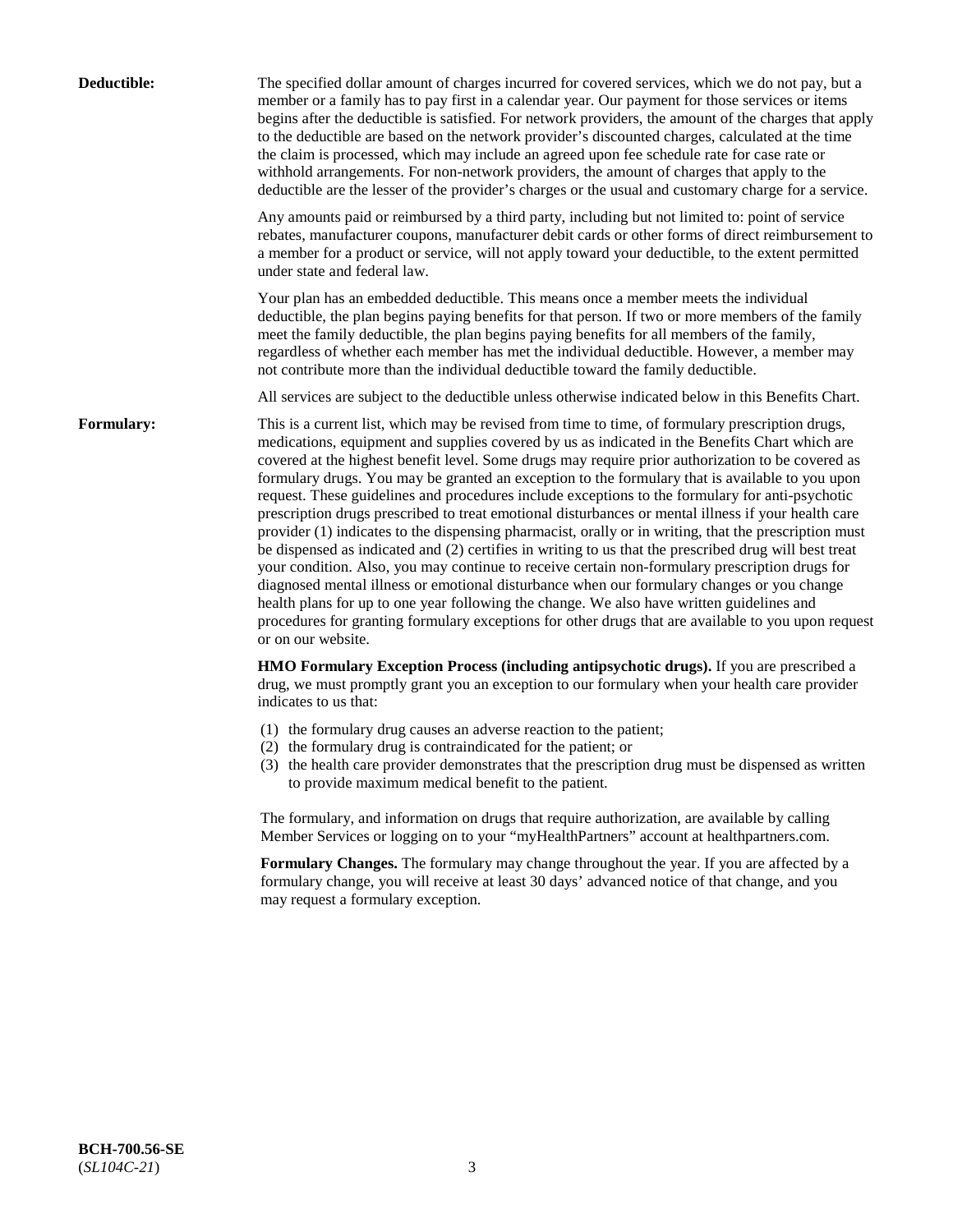### **Federal Formulary Exception Process:**

If you are prescribed a drug that is not included on the formulary and your plan does not cover nonformulary drugs, you, your designee or your prescribing physician may request a review through our formulary exception process, which includes external review. This process is described below.

- **1. Standard Exception Request.** If your provider prescribes a drug that is not on our formulary, you may submit a standard exception request. If you, your designee or your prescribing provider submit a standard exception request, we must make our coverage determination and notify you within 72 hours of our receipt of the request. If we grant the exception to cover the drug, we are required to cover the drug for the duration of the prescription, including refills.
- **2. Expedited Exception Request.** If your provider prescribes a drug that is not on our formulary, you may submit an expedited exception request if there are exigent circumstances. Exigent circumstances exist when you are suffering from a health condition that may seriously jeopardize your life, health, or ability to regain maximum function or when you are undergoing a current course using a nonformulary drug. If you, your designee or your prescribing provider submit an expedited exception request, we must make our coverage determination and notify you within 24 hours of our receipt of the request. If we grant the exception to cover the drug, we are required to cover the drug for the duration of the prescription, including refills. If we grant an exception based on exigent circumstances, we must cover the drug for the duration of the exigency.
- **3. Federal External Review Exception Request.** If coverage of a drug is denied after an exception request review under items 1. or 2. above, you, your designee, or your prescribing provider may request an external review exception request. If the initial request was a standard exception request, we must notify you or your designee and the prescribing provider of the coverage determination within 72 hours of our receipt of your request for external review. If the initial request was an expedited exception request, we must notify you or your designee and the prescribing provider of the coverage determination within 24 hours our receipt of your request for external review. If you are granted an exception after the external review exception request, we are required to cover the drug for the duration of the prescription, if the initial request was a standard exception request. If the initial request was an expedited exception request, we must provide coverage for the duration of the exigency.
- **4. State External Review Request.** If coverage of the drug is denied after a federal external review exception request under item 3. above, you may request an external review under the "Disputes and Complaints" section, "External Complaints Procedures" in the Group Membership Contract.
- **Generic Drug:** A prescription drug, approved by the Food and Drug Administration (FDA) that the FDA has determined is comparable to a brand name drug product in dosage form, strength, route of administration, quality, intended use and documented bioequivalence. Generally, generic drugs cost less than brand name drugs. Some brand name drugs may be covered at the generic drug benefit level if this is indicated on the formulary.
- **Non-Formulary Drug:** This is a prescription drug approved by the Food and Drug Administration (FDA) that is not on the formulary, is medically necessary and is not investigative or otherwise excluded under this Benefits Chart.
- **Out-of-Pocket Expenses:** You pay the specified copayments/coinsurance and deductibles applicable for particular services, subject to the out-of-pocket limit described below. These amounts are in addition to the monthly enrollment payments.
- **Out-of-Pocket Limit:** You pay the copayments/coinsurance and deductibles for covered services, to the individual or family out-of-pocket limit. Thereafter we cover 100% of the charges incurred for all other covered services, for the rest of the calendar year. You pay amounts greater than the out-of-pocket limit if you exceed any visit or day limits.

Non-Network Benefits above the usual and customary charge (see definition of charge above) do not apply to the out-of-pocket limit.

Non-Network benefits for transplant surgery do not apply to the out-of-pocket limit.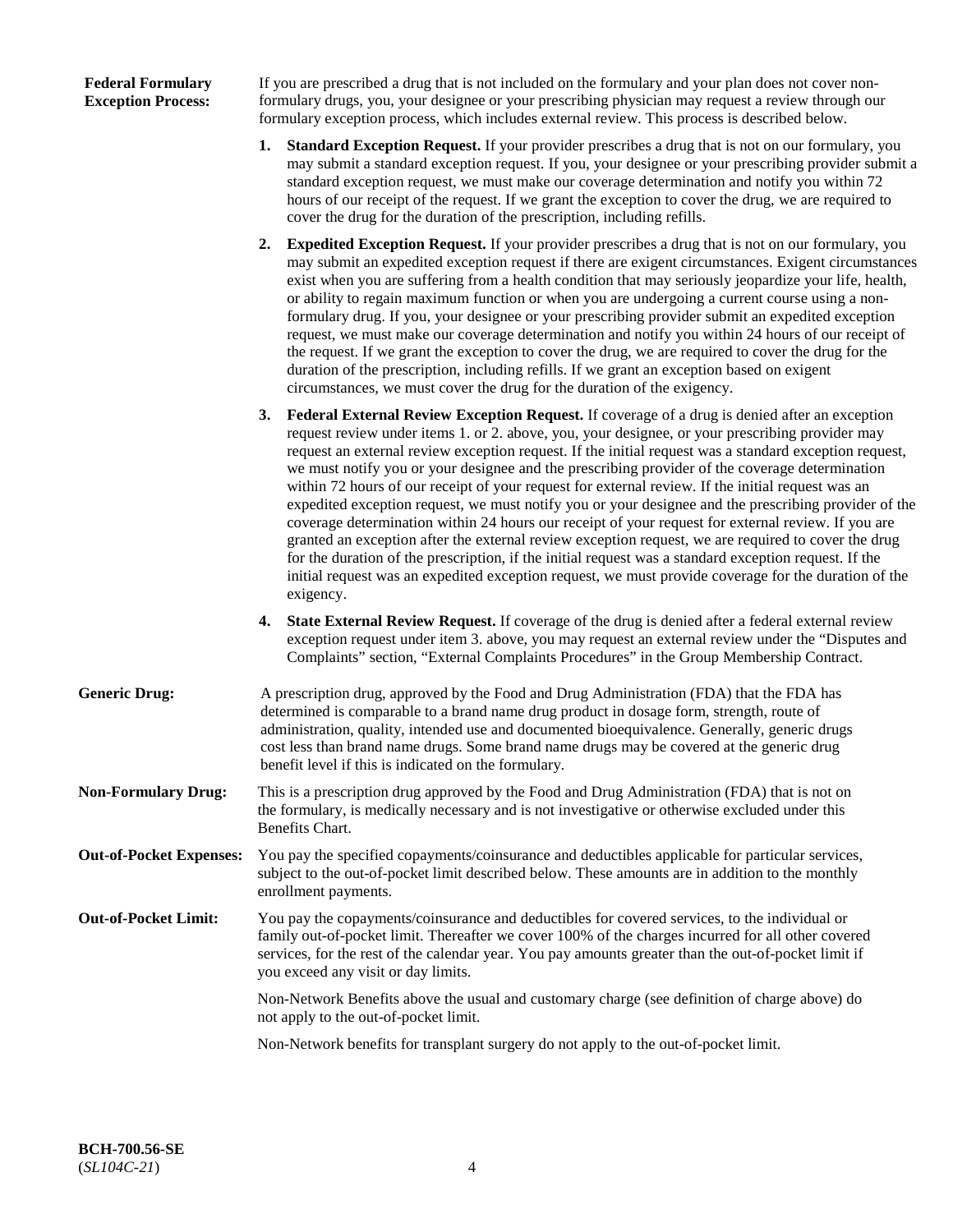|                              | Any amounts paid or reimbursed by a third party, including but not limited to: point of service<br>rebates, manufacturer coupons, manufacturer debit cards or other forms of direct reimbursement to<br>a member for a product or service, will not apply as an out of pocket expense, to the extent<br>permitted under state and federal law.                                                                                                                                                                                                                                                                                                                                                                   |
|------------------------------|------------------------------------------------------------------------------------------------------------------------------------------------------------------------------------------------------------------------------------------------------------------------------------------------------------------------------------------------------------------------------------------------------------------------------------------------------------------------------------------------------------------------------------------------------------------------------------------------------------------------------------------------------------------------------------------------------------------|
|                              | You are responsible to keep track of the out-of-pocket expenses. Contact our Member Services<br>department for assistance in determining the amount paid by the enrollee for specific eligible<br>services received. Claims for reimbursement under the out-of-pocket limit provisions are subject<br>to the same time limits and provisions described under the "Claims Provisions" section of the<br>Contract.                                                                                                                                                                                                                                                                                                 |
| <b>Preventive Drug List:</b> | The Preventive Drug List specifies certain drugs and certain diabetic supplies that are eligible to<br>be covered without being subject to your deductible under federal HSA rules. This is a current list,<br>which may be revised from time to time, of certain formulary preventive prescription drugs and<br>certain diabetic supplies, covered under the Plan as indicated in the Benefits Chart. This list does<br>not include preventive drugs that we are required to cover at 100%, not subject to your deductible,<br>under the ACA preventive guidelines. The Preventive Drug List is available by logging onto your<br>"myHealthPartners account athealthpartners.com or by calling Member Services. |
| <b>Specialty Drug List:</b>  | This is a current list, which may be revised from time to time, of prescription drugs, medications,<br>equipment and supplies, which are typically bio-pharmaceuticals. The purpose of a specialty drug<br>list is to facilitate enhanced monitoring of complex therapies used to treat specific conditions.<br>Specialty drugs are covered by us as indicated in this Benefits Chart. The specialty drug list is<br>available by calling Member Services or logging on to your "myHealthPartners" account at<br>healthpartners.com                                                                                                                                                                              |
| virtuwell:                   | This is an online service that you may use to receive a diagnosis and treatment for certain routine<br>conditions, such as a cold and flu, ear pain and sinus infections. You may access the virtuwell<br>website at virtuwell.com.                                                                                                                                                                                                                                                                                                                                                                                                                                                                              |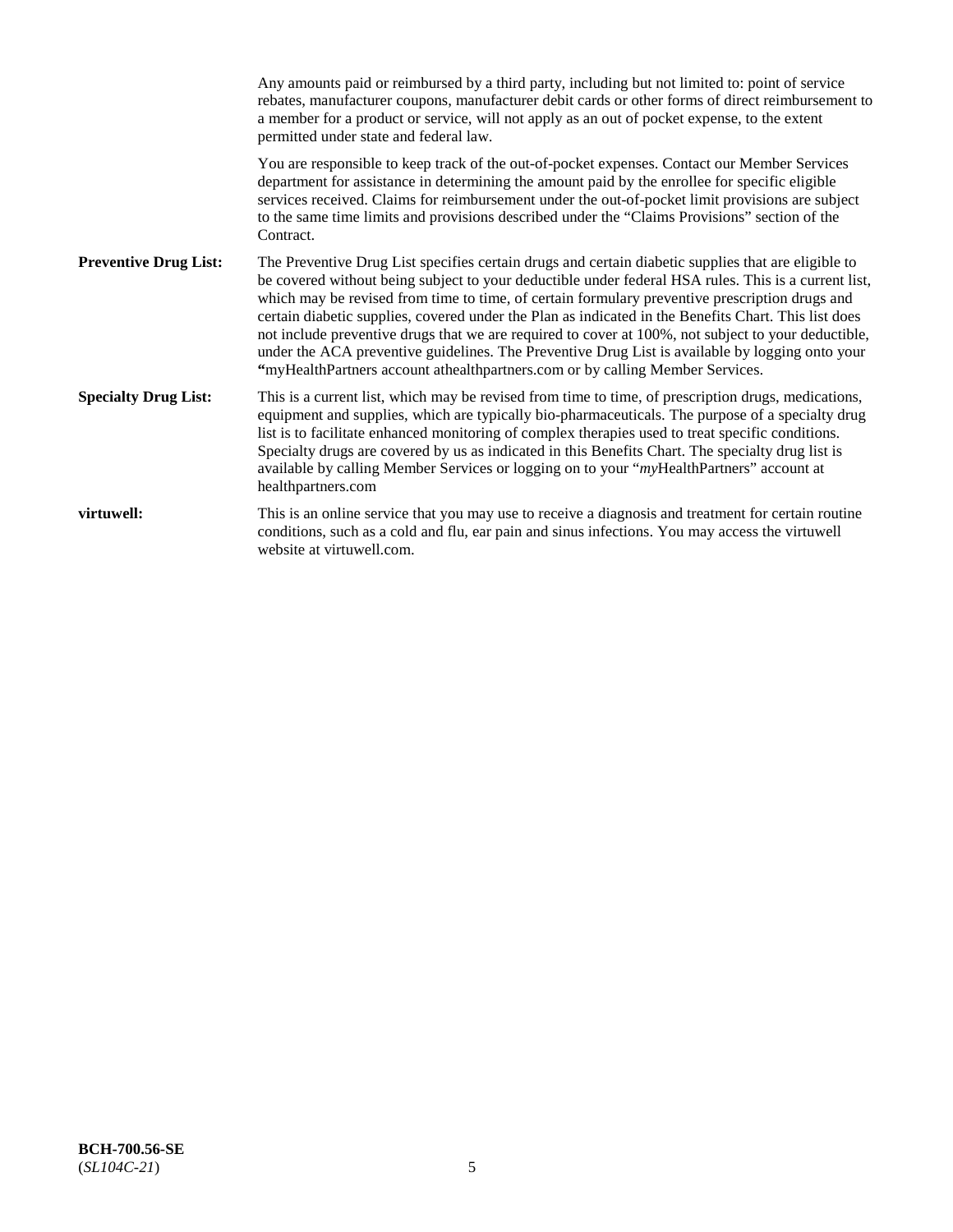# **DEDUCTIBLES AND OUT-OF-POCKET LIMITS**

### **Individual Calendar Year Deductible**

| <b>Network Benefits</b> | <b>Non-Network Benefits</b> |
|-------------------------|-----------------------------|
| \$3,000                 | \$10,000                    |

### **Family Calendar Year Deductible**

| <b>Network Benefits</b> | <b>Non-Network Benefits</b> |
|-------------------------|-----------------------------|
| \$6,000                 | \$20,000                    |

Separate deductibles must be satisfied under the Network Benefits and Non-Network Benefits.

Your plan has an embedded deductible. This means once a member meets the individual deductible, the plan begins paying benefits for that person. If two or more members of the family meet the family deductible, the plan begins paying benefits for all members of the family, regardless of whether each member has met the individual deductible. However, a member may not contribute more than the individual deductible toward the family deductible.

Any amounts paid or reimbursed by a third party, including but not limited to: point of service rebates, manufacturer coupons, debit cards or other forms of direct reimbursement to a member for a product or service, will not apply toward your deductible, to the extent permitted under state and federal law.

#### **Individual Calendar Year Out-of-Pocket Limit**

| <b>Network Benefits</b> | <b>Non-Network Benefits</b> |
|-------------------------|-----------------------------|
| \$6,000                 | \$30,000                    |

#### **Family Calendar Year Out-of-Pocket Limit**

| <b>Network Benefits</b> | Non-Network Benefits |
|-------------------------|----------------------|
| \$12,000                | \$60,000             |

Separate Out-of-Pocket Limits must be satisfied under the Network Benefits and Non-Network Benefits.

Non-Network Benefits above the usual and customary charge will not apply toward the individual or family out-of-pocket limit.

Any amounts paid or reimbursed by a third party, including but not limited to: point of service rebates, manufacturer coupons, manufacturer debit cards or other forms of direct reimbursement to a member for a product or service, will not apply as an out of pocket expense, to the extent permitted under state and federal law.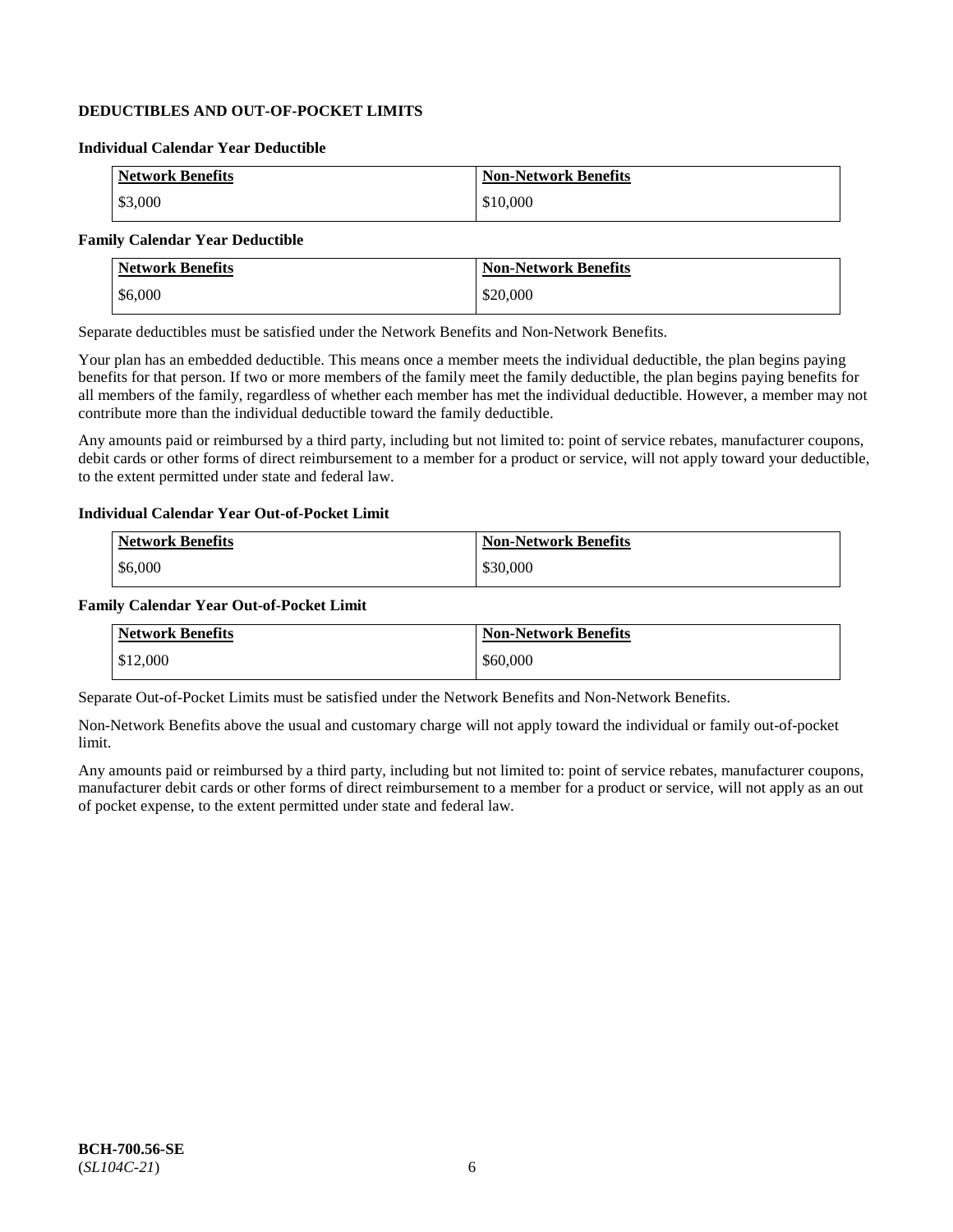# **AMBULANCE AND MEDICAL TRANSPORTATION**

### **Covered Services:**

We cover ambulance and medical transportation for medical emergencies and as shown below.

We also cover medically necessary, non-emergency medical transportation if it meets our medical coverage criteria.

Covered services and supplies are based on established medical policies, which are subject to periodic review and modification by the medical or dental directors. These medical policies (medical coverage criteria) and applicable prior authorization requirements are available by calling Member Services or logging on to your "myHealthPartners" account at [healthpartners.com.](https://www.healthpartners.com/hp/index.html)

### **Ambulance and medical transportation for medical emergencies (other than non-emergency fixed wing air ambulance transportation)**

| Network Benefits             | <b>Non-Network Benefits</b> |
|------------------------------|-----------------------------|
| 70% of the charges incurred. | See Network Benefits.       |

### **Non-emergency fixed wing air ambulance transportation**

| <b>Network Benefits</b>      | <b>Non-Network Benefits</b>  |
|------------------------------|------------------------------|
| 70% of the charges incurred. | 50% of the charges incurred. |

## **Not Covered:**

See "Services Not Covered" in the Group Membership Contract.

# **BEHAVIORAL HEALTH SERVICES**

### **Covered Services:**

Covered services are based on established medical policies, which are subject to periodic review and modification by the medical directors. These medical policies (medical coverage criteria) are available by calling Member Services or logging on to your "*my*HealthPartners" account at [healthpartners.com.](http://www.healthpartners.com/)

You have rights to parity in mental health and substance use disorder treatment as required by the federal Mental Health Parity and Addiction Equity Act and Minnesota Statutes, section 62Q.47. These laws require:

- That mental health and substance abuse services be covered on the same basis as medical services;
- That cost-sharing for mental health and substance abuse services can be no more restrictive than cost-sharing for similar medical services;
- That treatment restrictions and limitation such as prior authorization and medical necessity can be no more restrictive than for similar medical services;
- That if enrollees have concerns they can call Member Services, file a complaint with HealthPartners, or file a complaint with the Minnesota Department of Health.

### **Mental Health Services**

We cover services for: mental health diagnoses as described in the Diagnostic and Statistical Manual of Mental Disorders – Fifth Edition (DSM-5) (most recent edition) that lead to significant disruption of function in the member's life.

We also provide coverage for mental health treatment ordered by a Minnesota court under a valid court order that is issued on the basis of a behavioral care evaluation performed by a licensed psychiatrist or doctoral level licensed psychologist, which includes a diagnosis and an individual treatment plan for care in the most appropriate, least restrictive environment. We must be given a copy of the court order and the behavioral care evaluation, and the service must be a covered benefit under this plan, and the service must be provided by a network provider, or other provider as required by law. We cover the evaluation upon which the court order was based if it was provided by a network provider. We also provide coverage for the initial mental health evaluation of a child, regardless of whether that evaluation leads to a court order for treatment, if the evaluation is ordered by a Minnesota juvenile court.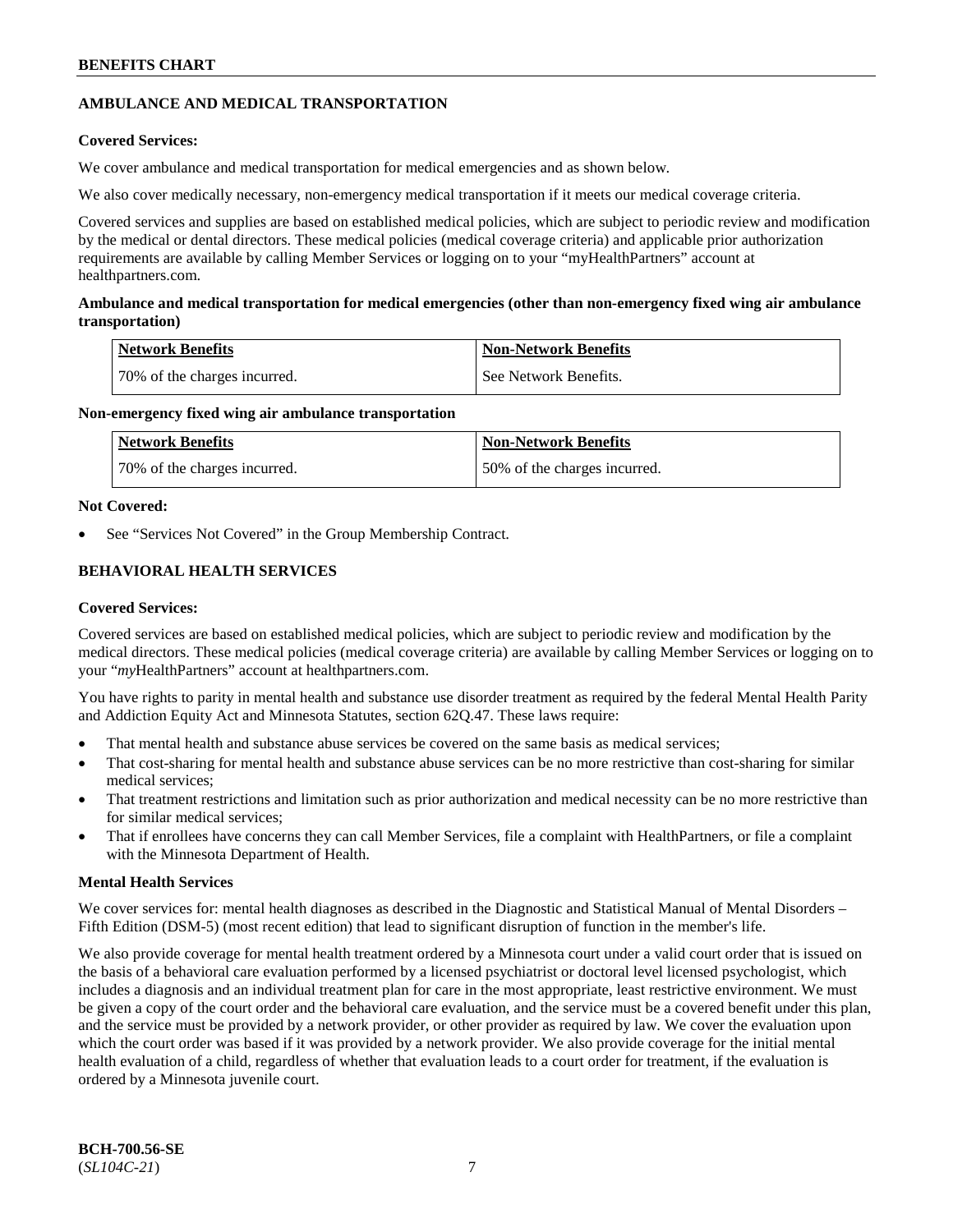**Outpatient Services, including intensive outpatient and day treatment:** We cover medically necessary outpatient professional mental health services for evaluation, crisis intervention, and treatment of mental health disorders.

A comprehensive diagnostic assessment will be made of each patient as the basis for a determination by a mental health professional, concerning the appropriate treatment and the extent of services required.

Outpatient services we cover for a diagnosed mental health condition include the following:

- Individual, group, family, and multi-family therapy;
- Medication management provided by a physician, certified nurse practitioner, or physician's assistant;
- Psychological testing services for the purposes of determining the differential diagnoses and treatment planning for patients currently receiving behavioral health services;
- Day treatment and intensive outpatient services in a licensed program;
- Partial hospitalization services in a licensed hospital or community mental health center;
- Psychotherapy and nursing services provided in the home if authorized by us; and
- Treatment for gender dysphoria that meets medical coverage criteria.

| <b>Network Benefits</b>      | <b>Non-Network Benefits</b>  |
|------------------------------|------------------------------|
| 70% of the charges incurred. | 50% of the charges incurred. |

#### **Group Therapy**

| Network Benefits             | <b>Non-Network Benefits</b>  |
|------------------------------|------------------------------|
| 70% of the charges incurred. | 50% of the charges incurred. |

**Inpatient Services, including psychiatric residential treatment:** We cover medically necessary inpatient services in a hospital and professional services for treatment of mental health disorders. Medical stabilization is covered under inpatient hospital services in the "Hospital and Skilled Nursing Facility Services" section.

We also cover medically necessary psychiatric residential treatment for adults and emotionally disabled children as diagnosed by a physician. This care must be authorized by us and provided by a hospital or residential behavioral health treatment facility licensed by the local state or Health and Human Services Department. Services not covered under this benefit include shelter services, correctional services, detention services, transitional services, group residential services, foster care services and wilderness programs.

| Network Benefits             | <b>Non-Network Benefits</b>  |
|------------------------------|------------------------------|
| 70% of the charges incurred. | 50% of the charges incurred. |

### **Chemical Health Services**

We cover medically necessary services for assessments by a licensed alcohol and drug counselor and treatment of Substance-Related Disorders as defined in the latest edition of the DSM-5.

**Outpatient Services, including intensive outpatient and day treatment services:** We cover medically necessary outpatient professional services for the diagnosis and treatment of chemical dependency. Chemical dependency treatment programs must be licensed by the applicable state agency.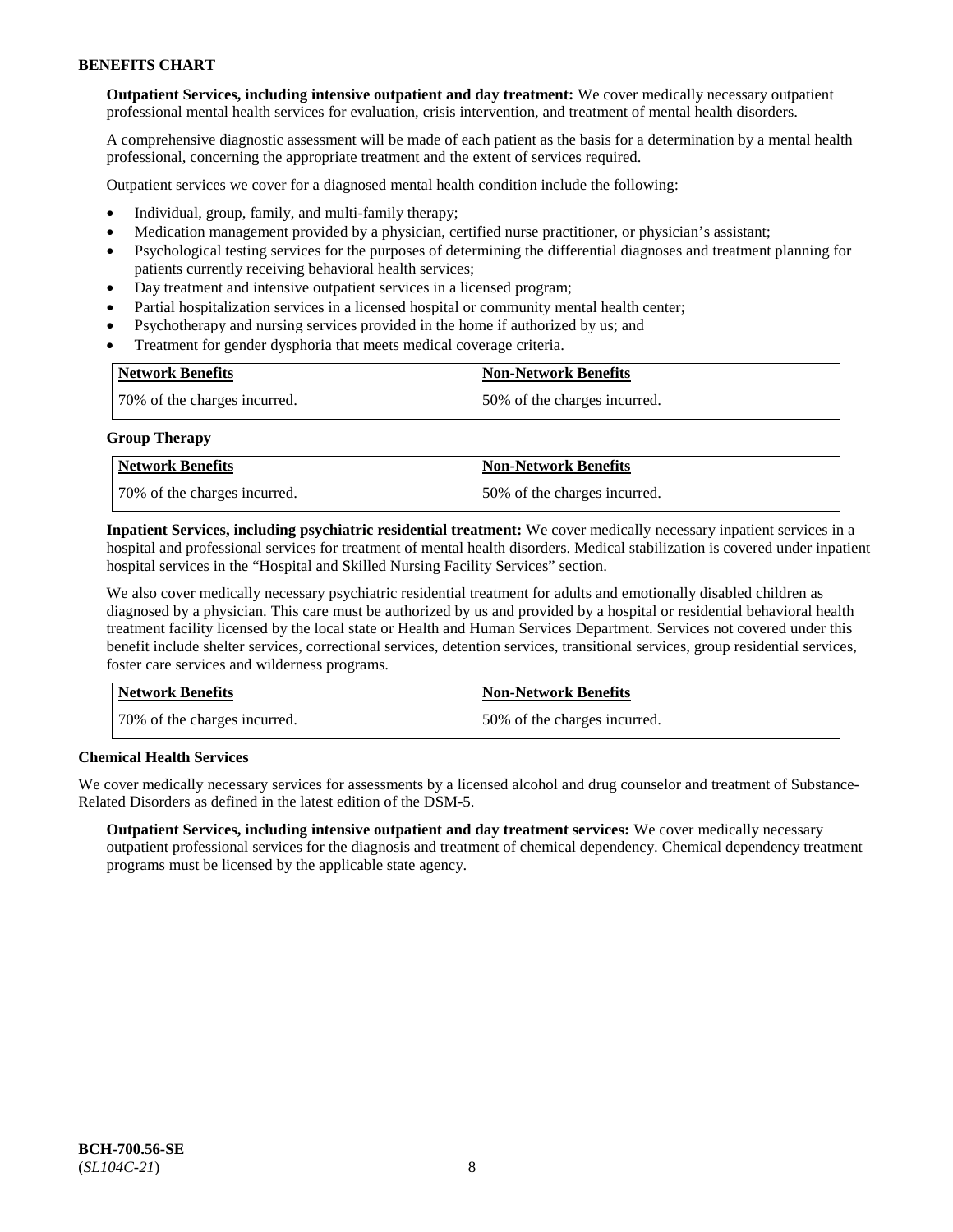Outpatient services we cover for a diagnosed chemical dependency condition include the following:

- Individual, group, family, and multi-family therapy provided in an office setting;
- Opiate replacement therapy including methadone and buprenorphine treatment; and
- Day treatment and intensive outpatient services in a licensed program.

| Network Benefits             | <b>Non-Network Benefits</b>  |
|------------------------------|------------------------------|
| 70% of the charges incurred. | 50% of the charges incurred. |

**Inpatient Services:** We cover medically necessary inpatient services in a hospital or primary residential treatment in a licensed chemical health treatment center. Primary residential treatment is an intensive residential treatment program of limited duration, typically 30 days or less.

We cover services provided in a hospital that is licensed by the local state and accredited by Medicare.

**Detoxification Services.** We cover detoxification services in a hospital or community detoxification facility if it is licensed by the local Health and Human Services Department.

| <b>Network Benefits</b>      | Non-Network Benefits         |
|------------------------------|------------------------------|
| 70% of the charges incurred. | 50% of the charges incurred. |

### **Not Covered:**

See "Services Not Covered" in the Group Membership Contract.

## **CHIROPRACTIC SERVICES**

### **Covered Services:**

We cover chiropractic services for rehabilitative care, provided to diagnose and treat acute neuromusculo-skeletal conditions.

Massage therapy which is performed in conjunction with other treatment/modalities by a chiropractor, is part of a prescribed treatment plan and is not billed separately is covered.

| <b>Network Benefits</b>      | <b>Non-Network Benefits</b>           |
|------------------------------|---------------------------------------|
| 70% of the charges incurred. | 50% of the charges incurred.          |
|                              | Limit of 20 visits per calendar year. |

### **Not Covered:**

- Massage therapy for the purpose of comfort or convenience of the member.
- See "Services Not Covered" in the Group Membership Contract.

### **CLINICAL TRIALS**

#### **Covered Services:**

We cover certain routine services if you participate in a Phase I, Phase II, Phase III or Phase IV clinical trial that is conducted in relation to the prevention, detection, or treatment of cancer or other life-threatening disease or condition as defined in the Affordable Care Act. We cover routine patient costs for services that would be eligible under this Benefits Chart if the service was provided outside of a clinical trial.

| <b>Network Benefits</b>                                                                                                                                                                                | <b>Non-Network Benefits</b>                                                                                                                                                                                |
|--------------------------------------------------------------------------------------------------------------------------------------------------------------------------------------------------------|------------------------------------------------------------------------------------------------------------------------------------------------------------------------------------------------------------|
| Coverage level is same as corresponding Network<br>Benefit, depending on type of service provided such as<br>Office Visits for Illness or Injury, Inpatient or<br><b>Outpatient Hospital Services.</b> | Coverage level is same as corresponding Non-Network<br>Benefit, depending on type of service provided such as<br>Office Visits for Illness or Injury, Inpatient or<br><b>Outpatient Hospital Services.</b> |
|                                                                                                                                                                                                        |                                                                                                                                                                                                            |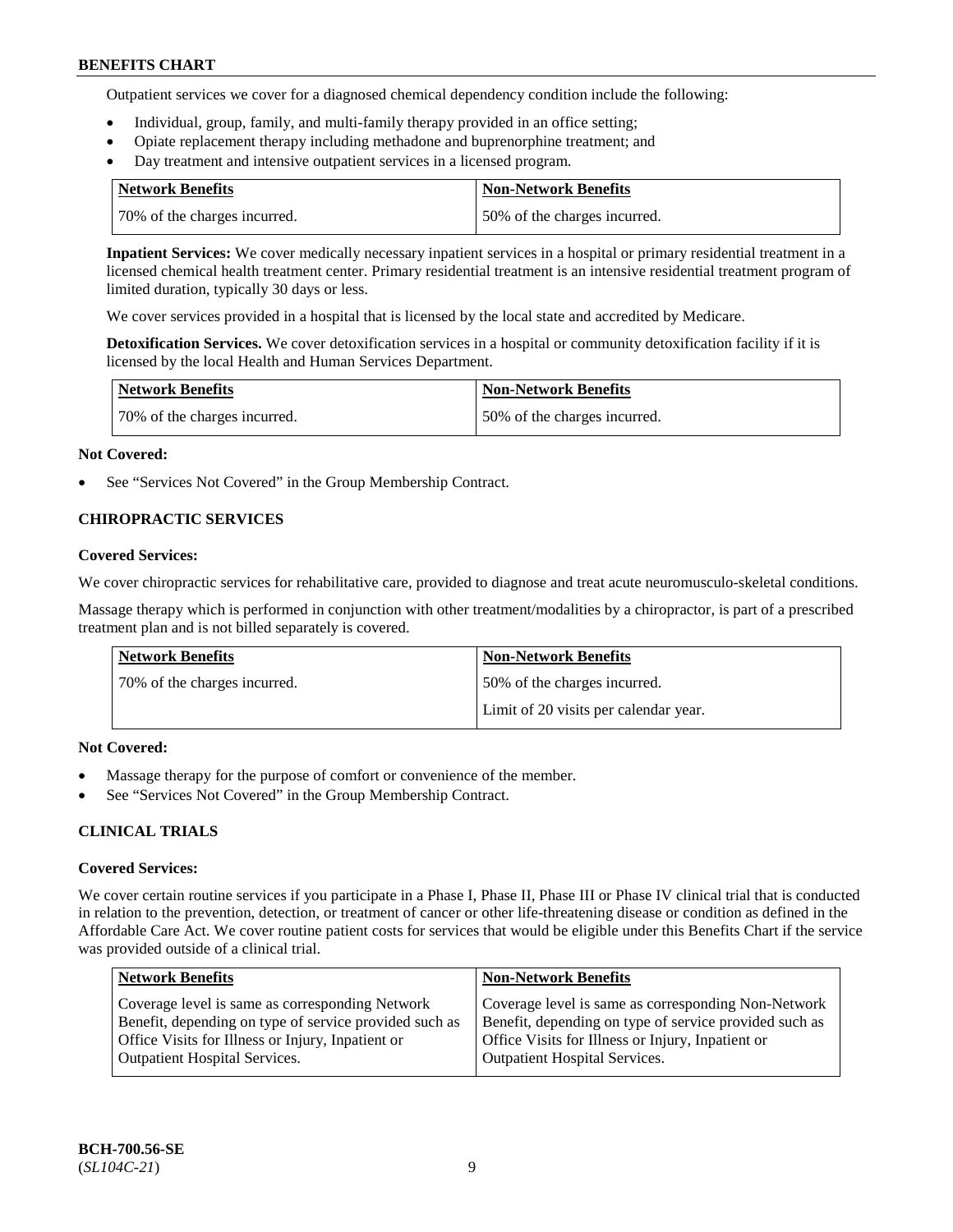### **Not Covered:**

- The investigative item, device or service itself.
- Items or services that are provided solely to satisfy data collection and analysis needs and that are not used in the direct clinical management of the patient.
- A service that is clearly inconsistent with widely accepted and established standards of care for a particular diagnosis.
- See "Services Not Covered" in the Group Membership Contract.

## **DENTAL SERVICES**

### **Covered Services:**

We cover services as described below.

**Accidental Dental Services:** We cover dentally necessary services to treat and restore damage done to sound, natural, unrestored teeth as a result of an accidental injury. Coverage is for damage caused by external trauma to face and mouth only, not for cracked or broken teeth which result from biting or chewing. We cover restorations, root canals, crowns and replacement of teeth lost that are directly related to the accident in which the member was involved. We cover initial exams, xrays, and palliative treatment including extractions, and other oral surgical procedures directly related to the accident. Subsequent treatment must be initiated within the specified time-frame and must be directly related to the accident. We do not cover restoration and replacement of teeth that are not "sound and natural" at the time of the accident.

Full mouth rehabilitation to correct occlusion (bite) and malocclusion (misaligned teeth not due to the accident) are not covered.

When an implant-supported dental prosthetic treatment is pursued, the accidental dental benefit will be applied to the prosthetic procedure. Benefits are limited to the amount that would be paid toward the placement of a removable dental prosthetic appliance that could be used in the absence of implant treatment. Care must be provided or pre-authorized by a HealthPartners dentist.

| Network Benefits             | <b>Non-Network Benefits</b>  |
|------------------------------|------------------------------|
| 70% of the charges incurred. | 50% of the charges incurred. |

For all accidental dental services, treatment and/or restoration must be initiated within six months of the date of the injury. Coverage is limited to the initial course of treatment and/or initial restoration. Services must be provided within twenty-four months of the date of injury to be covered.

### **Medical Referral Dental Services**

**Medically Necessary Outpatient Dental Services:** We cover medically necessary outpatient dental services. Coverage is limited to dental services required for treatment of an underlying medical condition, e.g., removal of teeth to complete radiation treatment for cancer of the jaw, cysts and lesions.

| Network Benefits             | Non-Network Benefits         |
|------------------------------|------------------------------|
| 70% of the charges incurred. | 50% of the charges incurred. |

**Medically Necessary Hospitalization and Anesthesia for Dental Care:** We cover medically necessary hospitalization for dental care. This is limited to charges incurred by a member who: (1) is a child under age  $5$ ; (2) is severely disabled; (3) has a medical condition and requires hospitalization or general anesthesia for dental care treatment; or (4) is a child between age 5 and 12 and care in dental offices has been attempted unsuccessfully and usual methods of behavior modification have not been successful, or when extensive amounts of restorative care, exceeding four appointments, are required. Coverage is limited to facility and anesthesia charges. Oral surgeon/dentist professional fees are not covered.

| Network Benefits             | <b>Non-Network Benefits</b>  |
|------------------------------|------------------------------|
| 70% of the charges incurred. | 50% of the charges incurred. |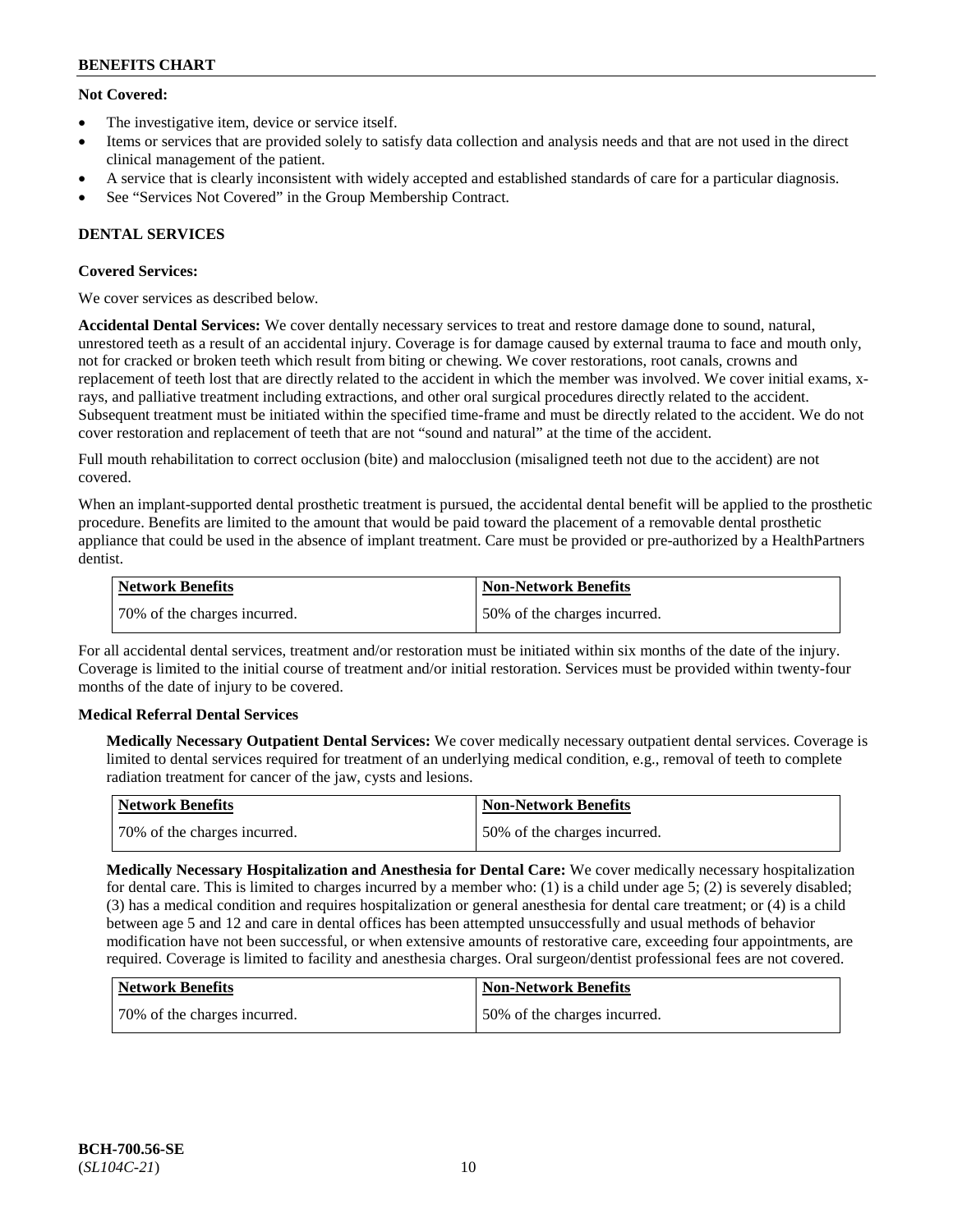**Medical Complications of Dental Care:** We cover medical complications of dental care. Treatment must be medically necessary care and related to medical complications of non-covered dental care, including complications of the head, neck, or substructures.

| Network Benefits             | <b>Non-Network Benefits</b>  |
|------------------------------|------------------------------|
| 70% of the charges incurred. | 50% of the charges incurred. |

**Oral Surgery**: We cover oral surgery. Coverage is limited to treatment of medical conditions requiring oral surgery, such as treatment of oral neoplasm, non-dental cysts, fracture of the jaws, trauma of the mouth and jaws.

| Network Benefits             | <b>Non-Network Benefits</b>  |
|------------------------------|------------------------------|
| 70% of the charges incurred. | 50% of the charges incurred. |

**Treatment of Cleft Lip and Cleft Palate:** We cover treatment of cleft lip and cleft palate of a dependent child to age 26, including orthodontic treatment and oral surgery directly related to the cleft. Benefits are limited to inpatient or outpatient expenses arising from medical and dental treatment that was scheduled or initiated prior to the dependent turning age 19. Dental services that are not required for the treatment of cleft lip or cleft palate are not covered. If a dependent child covered under this Contract is also covered under a dental plan which includes orthodontic services, that dental plan shall be considered primary for the necessary orthodontic services. Oral appliances are subject to the same copayment, conditions and limitations as durable medical equipment.

| <b>Network Benefits</b>      | <b>Non-Network Benefits</b>  |
|------------------------------|------------------------------|
| 70% of the charges incurred. | 50% of the charges incurred. |

**Treatment of Temporomandibular Disorder (TMD) and Craniomandibular Disorder (CMD):** We cover surgical and non-surgical treatment of temporomandibular disorder (TMD) and craniomandibular disorder (CMD), which is medically necessary care. Dental services which are not required to directly treat TMD or CMD are not covered.

| <b>Network Benefits</b>      | <b>Non-Network Benefits</b>  |
|------------------------------|------------------------------|
| 70% of the charges incurred. | 50% of the charges incurred. |

### **Not Covered:**

- Dental treatment, procedures or services not listed in this Benefits Chart.
- Accident related dental services if treatment is (1) provided to teeth which are not sound and natural, (2) to teeth which have been restored, (3) initiated beyond six months from the date of the injury, (4) received beyond the initial treatment or restoration or (5) received beyond twenty-four months from the date of injury.
- Oral surgery to remove wisdom teeth.
- Orthognathic treatment or procedures and all related services, unless it is required to treat TMD or CMD and it meets our medical coverage criteria.
- See "Services Not Covered" in the Group Membership Contract.

### **DIAGNOSTIC IMAGING SERVICES**

#### **Covered Services:**

We cover diagnostic imaging, when ordered by a provider and provided in a clinic or outpatient hospital facility.

For Network Benefits, non-emergent, scheduled outpatient Magnetic Resonance Imaging (MRI) and Computed Tomography (CT) must be provided at a designated facility. Your physician or facility will obtain or verify prior authorization for these services with HealthPartners, as needed.

We cover services provided in a clinic or outpatient hospital facility (to see the benefit level for inpatient hospital or skilled nursing facility services, see benefits under Inpatient Hospital and Skilled Nursing Facility Services).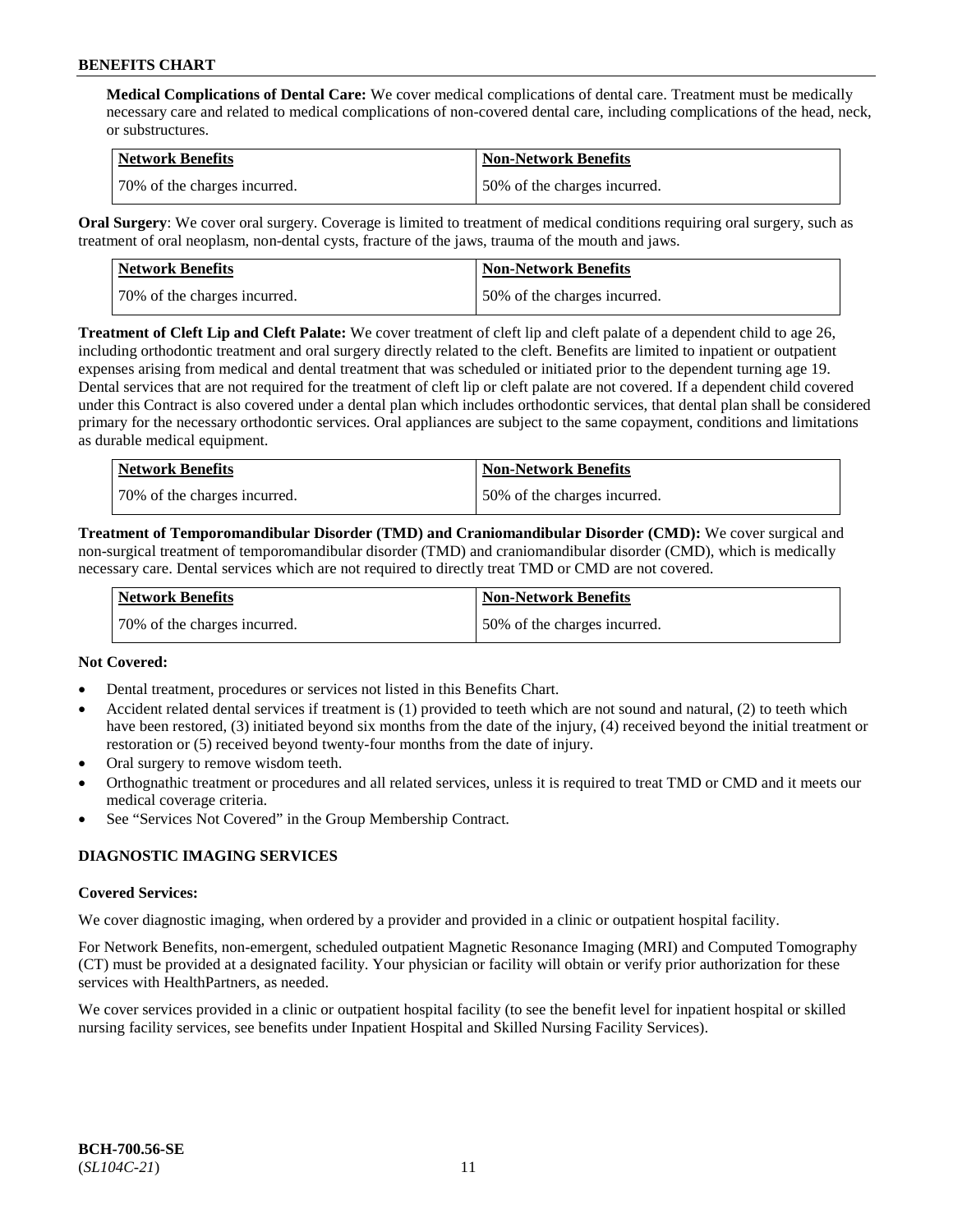### **Outpatient Magnetic Resonance Imaging (MRI) and Computed Tomography (CT)**

| <b>Network Benefits</b>      | <b>Non-Network Benefits</b>  |
|------------------------------|------------------------------|
| 70% of the charges incurred. | 50% of the charges incurred. |

#### **All other outpatient diagnostic imaging services for illness or injury**

# **Services for illness or injury**

| <b>Network Benefits</b>      | <b>Non-Network Benefits</b>  |
|------------------------------|------------------------------|
| 70% of the charges incurred. | 50% of the charges incurred. |

### **Preventive services (MRI/CT procedures are not considered preventive)**

Diagnostic imaging services associated with preventive services are covered at the benefit level shown in the "Preventive Services" section of this Benefits Chart.

### **Not Covered:**

See "Services Not Covered" in the Group Membership Contract.

# **DURABLE MEDICAL EQUIPMENT, PROSTHETICS, ORTHOTICS, AND SUPPLIES**

### **Covered Services:**

We cover equipment and services, as described below.

We cover durable medical equipment and services, prosthetics, orthotics and supplies, subject to the limitations below, including certain disposable supplies, enteral feedings and the following diabetic supplies and equipment: glucose monitors, insulin pumps, syringes, blood and urine test strips and other diabetic supplies as deemed medically appropriate and necessary, for members with gestational, Type I or Type II diabetes.

External hearing aids (including osseointegrated or bone anchored) for members age 18 or younger who have hearing loss that is not correctable by other covered procedures. Coverage is limited to one basic, standard hearing aid for each ear every three years. A basic hearing aid is defined as a hearing device that consists of a microphone, amplifier, volume control, battery and receiver. It does not include upgrades above and beyond the functionality of a basic hearing aid, including but not limited to hearing improvements for group settings, background noise, Bluetooth/remote control functionality, or extended warranties. Charges for upgrades above the cost of a basic, standard hearing aid are not covered.

### **Diabetic supplies purchased at a pharmacy**

| <b>Network Benefits</b>                                                                                                                                 | <b>Non-Network Benefits</b>  |
|---------------------------------------------------------------------------------------------------------------------------------------------------------|------------------------------|
| Diabetic supplies on the Preventive Drug List:<br>100% of the charges incurred, subject to a member<br>copayment of \$60.<br>Deductible does not apply. | 50% of the charges incurred. |
| All other diabetic supplies purchased at a pharmacy:<br>70% of the charges incurred.                                                                    |                              |

#### **Diabetic supplies purchased from a non-pharmacy provider**

| <b>Network Benefits</b>                                              | <b>Non-Network Benefits</b>  |
|----------------------------------------------------------------------|------------------------------|
| 70% of the charges incurred if purchased from an<br>approved vendor. | 50% of the charges incurred. |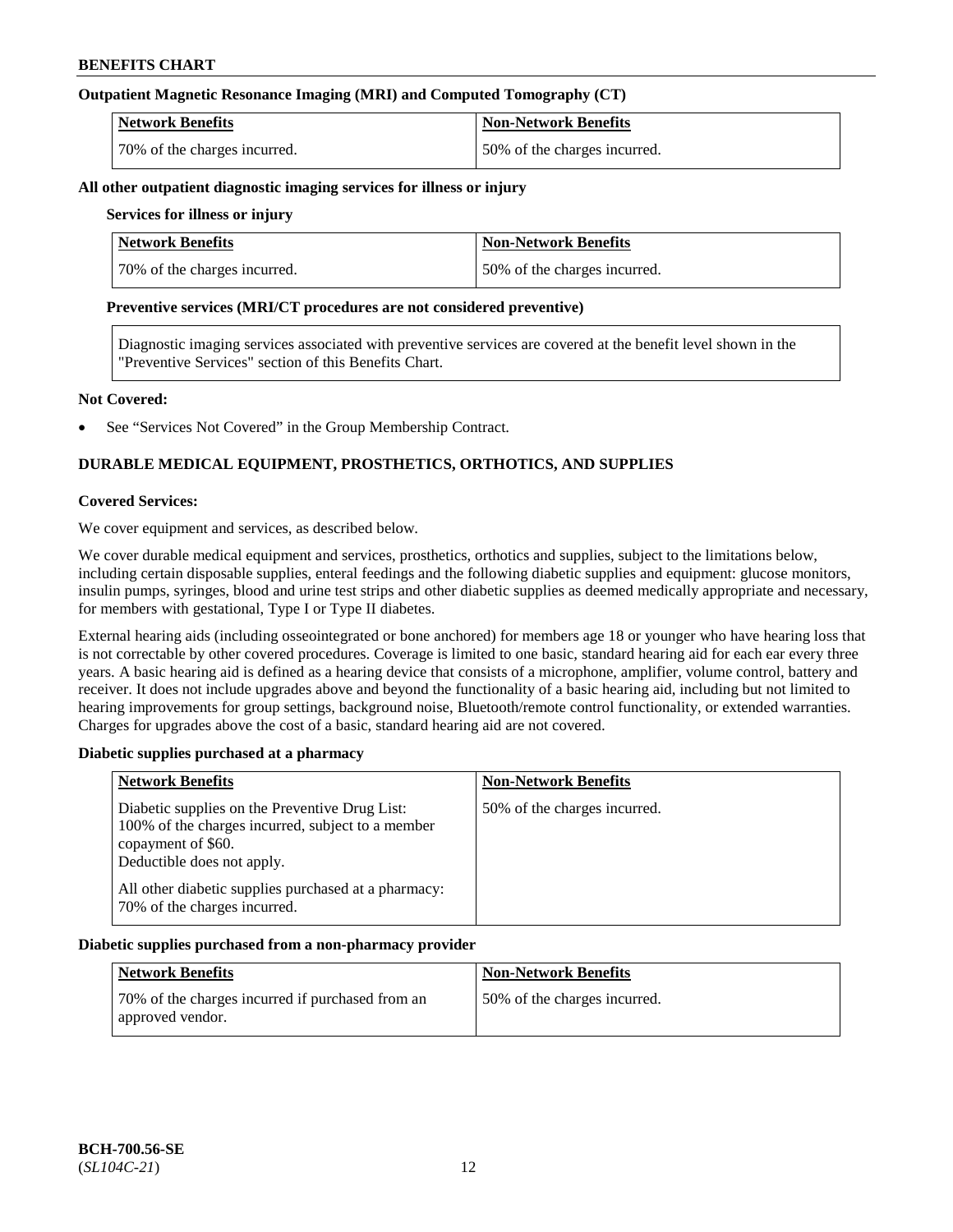### **Special dietary treatment for Phenylketonuria (PKU) if it meets our medical coverage criteria**

| <b>Network Benefits</b>      | <b>Non-Network Benefits</b>    |
|------------------------------|--------------------------------|
| 70% of the charges incurred. | 1.50% of the charges incurred. |

#### **Oral amino acid based elemental formula if it meets our medical coverage criteria**

| <b>Network Benefits</b>      | <b>Non-Network Benefits</b>  |
|------------------------------|------------------------------|
| 70% of the charges incurred. | 50% of the charges incurred. |

#### **All other durable medical equipment, prosthetics, orthotics and supplies**

| Network Benefits             | Non-Network Benefits         |
|------------------------------|------------------------------|
| 70% of the charges incurred. | 50% of the charges incurred. |

### **Limitations:**

Coverage of durable medical equipment is limited by the following:

- No more than a 93-day supply of diabetic supplies are covered and dispensed at a time.
- Payment will not exceed the cost of an alternate piece of equipment or service that is effective and medically necessary.
- Wigs for hair loss resulting from alopecia areata are limited to one per calendar year.
- For prosthetic benefits, other than hair prostheses (i.e., wigs) for hair loss resulting from alopecia areata and oral appliances for cleft lip and cleft palate, payment will not exceed the cost of an alternate piece of equipment or service that is effective, medically necessary and enables members to conduct standard activities of daily living.
- We reserve the right to determine if an item will be approved for rental vs. purchase.
- We require that certain diabetic supplies and equipment be purchased at a pharmacy.
- Diabetic supplies and equipment are limited to certain models and brands.
- Durable medical equipment and supplies must be obtained from or repaired by approved vendors.
- Covered services and supplies are based on established medical policies, which are subject to periodic review and modification by the medical or dental directors. Our coverage policy for diabetic supplies includes information on our required models and brands. These medical policies (medical coverage criteria) are available by calling Member Services or logging on to your "*my*HealthPartners" account a[t healthpartners.com.](https://www.healthpartners.com/hp/index.html)

### **Not Covered:**

Items that are not eligible for coverage include, but are not limited to:

- Replacement or repair of any covered items, if the items are (i) damaged or destroyed by misuse, abuse or carelessness, (ii) lost; or (iii) stolen.
- Duplicate or similar items.
- Labor and related charges for repair of any covered items which are more than the cost of replacement by an approved vendor.
- Sales tax, mailing, delivery charges, service call charges.
- Items that are primarily educational in nature or for hygiene, vocation, comfort, convenience or recreation.
- Communication aids or devices: equipment to create, replace or augment communication abilities including, but not limited to, speech processors, receivers, communication boards, or computer or electronic assisted communication.
- Hearing aids (implantable and external, including osseointegrated or bone anchored) and their fitting, except as specifically described in this Benefits Chart. This exclusion does not apply to cochlear implants.
- Eyeglasses, contact lenses and their fitting, measurement and adjustment, except as specifically described in this Benefits Chart.
- Hair prostheses (wigs), except as specifically described in this Benefits Chart.
- Household equipment which primarily has customary uses other than medical, such as, but not limited to, exercise cycles, air purifiers, central or unit air conditioners, water purifiers, non-allergenic pillows, mattresses or waterbeds.
- Household fixtures including, but not limited to, escalators or elevators, ramps, swimming pools and saunas.
- Modifications to the structure of the home including, but not limited to, wiring, plumbing or charges for installation of equipment.
- Vehicle, car or van modifications including, but not limited to, hand brakes, hydraulic lifts and car carrier.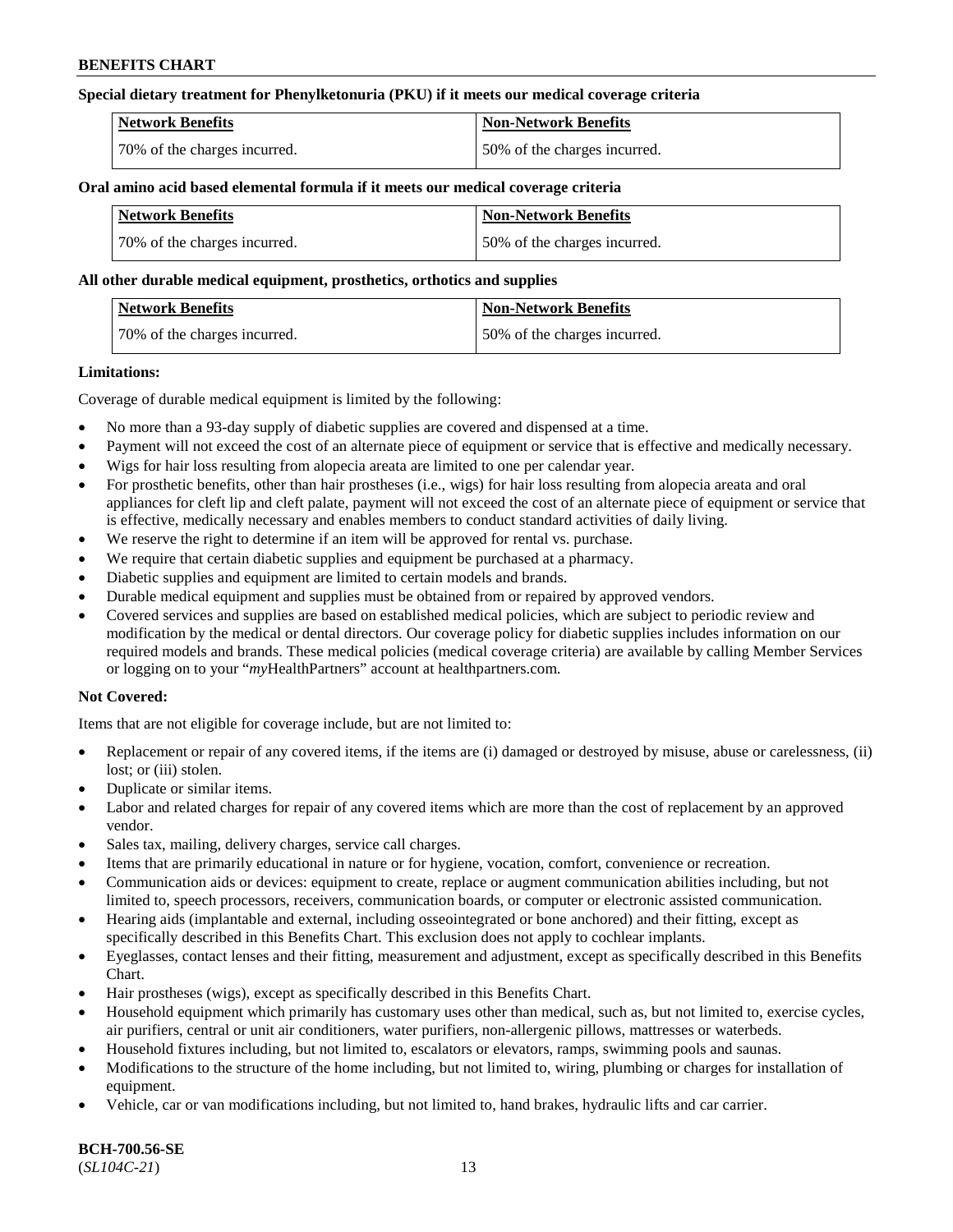- Rental equipment while owned equipment is being repaired by non-contracted vendors, beyond one month rental of medically necessary equipment.
- Other equipment and supplies, including but not limited to assistive devices, that we determine are not eligible for coverage.
- See "Services Not Covered" in the Group Membership Contract.

## **EMERGENCY AND URGENTLY NEEDED CARE SERVICES**

### **Covered Services:**

We cover services for emergency care and urgently needed care if the services are otherwise eligible for coverage under this Benefits Chart.

**Urgently Needed Care.** These are services to treat an unforeseen illness or injury, which are required in order to prevent a serious deterioration in your health, and which cannot be delayed until the next available clinic or office hours.

### **Urgently Needed care at clinics**

| <b>Network Benefits</b>      | <b>Non-Network Benefits</b> |
|------------------------------|-----------------------------|
| 70% of the charges incurred. | See Network Benefits.       |

**Emergency Care.** These are services to treat: (1) the sudden, unexpected onset of illness or injury which, if left untreated or unattended until the next available clinic or office hours, would result in hospitalization, or (2) a condition requiring professional health services immediately necessary to preserve life or stabilize health.

When reviewing claims for coverage of emergency services, our medical director will take into consideration a reasonable layperson's belief that the circumstances required immediate medical care that could not wait until the next working day or next available clinic appointment. Emergency care also includes an immediate response service available on a 24-hour, sevenday-a-week basis for each child, or person, having a psychiatric crisis, a mental health crisis, or a mental health emergency.

#### **Emergency care in a hospital emergency room, including professional services of a physician**

| Network Benefits             | Non-Network Benefits  |
|------------------------------|-----------------------|
| 70% of the charges incurred. | See Network Benefits. |

### **Inpatient emergency care in a hospital**

| Network Benefits             | <b>Non-Network Benefits</b> |
|------------------------------|-----------------------------|
| 70% of the charges incurred. | See Network Benefits.       |

#### **Not Covered:**

See "Services Not Covered" in the Group Membership Contract.

### **GENE THERAPY**

### **Covered Services:**

We cover gene therapy treatment that meets our current medical coverage criteria.

| <b>Network Benefits</b>                                                                                                                                                                                 | <b>Non-Network Benefits</b> |
|---------------------------------------------------------------------------------------------------------------------------------------------------------------------------------------------------------|-----------------------------|
| Coverage level is same as corresponding Network<br>Benefit, depending on type of service provided, such as<br>Office Visits for Illness or Injury, Inpatient or<br><b>Outpatient Hospital Services.</b> | No Coverage.                |

### **Limitations:**

- Gene therapy must be provided by a designated provider.
- Specific types of gene therapy are limited to therapies and conditions specified in our medical coverage criteria.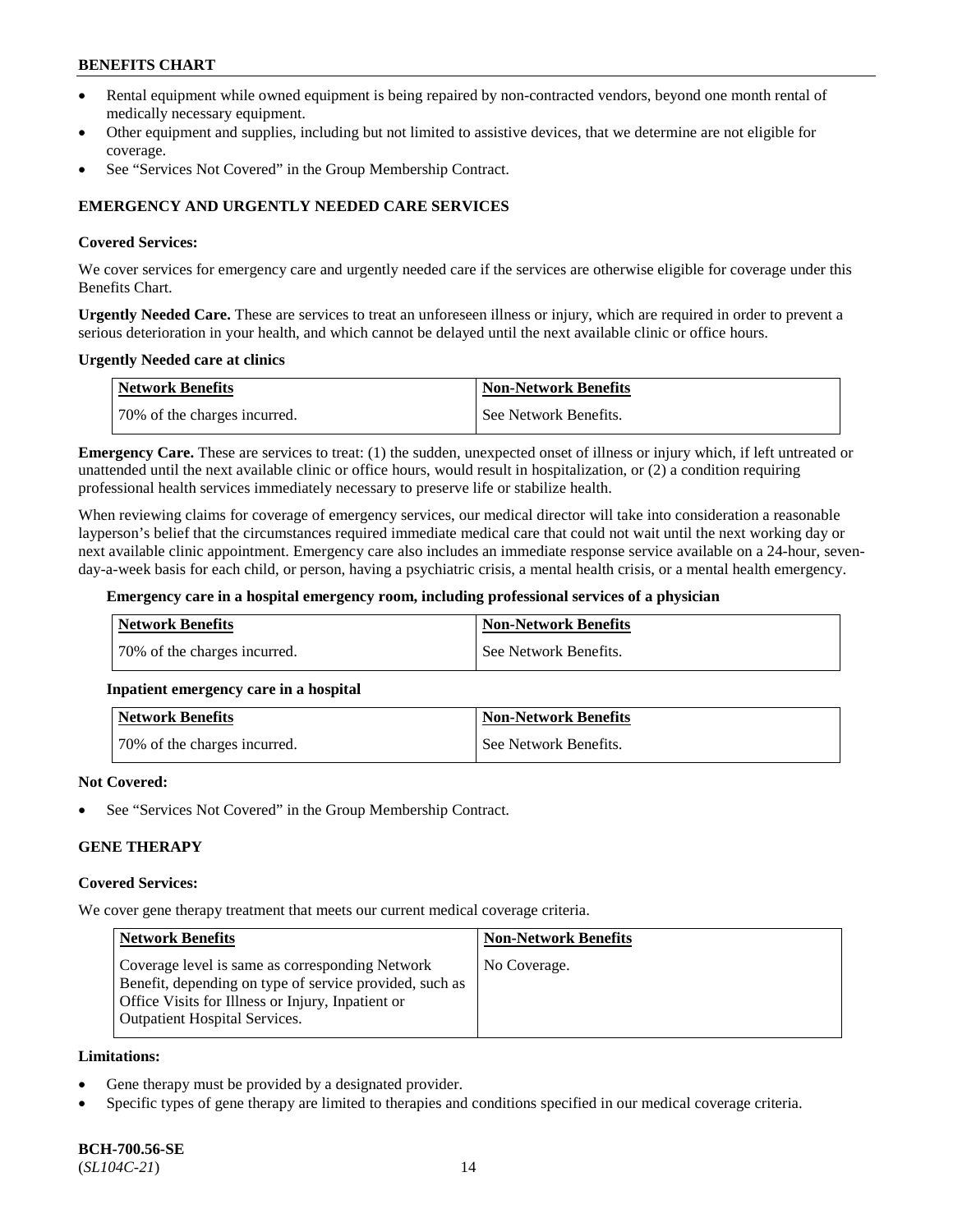### **Not Covered:**

See "Services Not Covered" in the Group Membership Contract.

# **HEALTH EDUCATION**

### **Covered Services:**

We cover education for preventive services and education for the management of chronic health problems (such as diabetes).

| Network Benefits                                            | <b>Non-Network Benefits</b>  |
|-------------------------------------------------------------|------------------------------|
| 100% of the charges incurred.<br>Deductible does not apply. | 50% of the charges incurred. |

### **Not Covered:**

See "Services Not Covered" in the Group Membership Contract.

## **HOME-BASED COMPREHENSIVE HEALTH RISK ASSESSMENT**

### **Covered Services:**

If you meet our criteria for coverage, you may qualify for our home-based comprehensive health risk assessment program. The program covers a health assessment with a designated nurse practitioner.

| <b>Network Benefits</b>                                     | <b>Non-Network Benefits</b> |
|-------------------------------------------------------------|-----------------------------|
| 100% of the charges incurred.<br>Deductible does not apply. | No Coverage.                |

### **Not Covered:**

See "Services Not Covered" in the Group Membership Contract.

# **HOME HEALTH SERVICES**

### **Covered Services:**

We cover skilled nursing services, physical therapy, occupational therapy, speech therapy, respiratory therapy and other therapeutic services, non-routine prenatal and postnatal services, routine postnatal well child visits (as described in the Medical Coverage Criteria), phototherapy services for newborns, home health aide services and other eligible home health services when provided in your home, if you are homebound (i.e., unable to leave home without considerable effort due to a medical condition. Lack of transportation does not constitute homebound status). For phototherapy services for newborns and high risk pre-natal services, supplies and equipment are included.

We cover total parenteral nutrition/intravenous ("TPN/IV") therapy, equipment, supplies and drugs in connection with IV therapy. IV line care kits are covered under Durable Medical Equipment.

You do not need to be homebound to receive total parenteral nutrition/intravenous ("TPN/IV") therapy.

We cover palliative care benefits. Palliative care includes symptom management, education and establishing goals of care. We waive the requirement that you be homebound for a limited number of home visits for palliative care (as shown in the Benefits Chart), if you have a life-threatening, non-curable condition which has a prognosis of survival of two years or less. Additional palliative care visits are eligible under the home health services benefit if you are homebound and meet all other requirements defined in this section.

Home health services are eligible and covered only when:

- medically necessary; and
- provided as rehabilitative care, terminal care or maternity care; and
- ordered by a physician, and included in the written home care plan.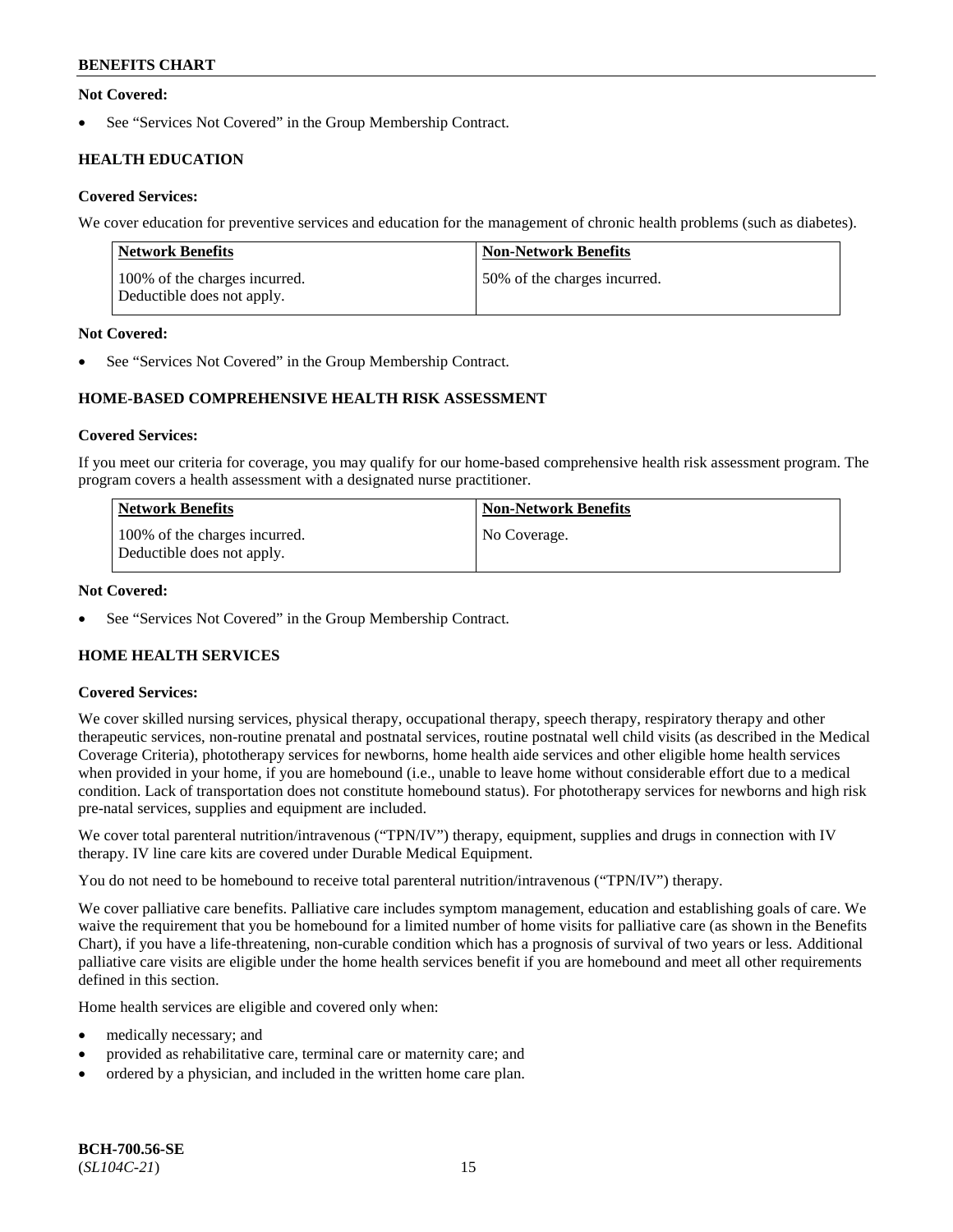**Physical therapy, occupational therapy, speech therapy, respiratory therapy, home health aide services and palliative care**

| <b>Network Benefits</b>      | <b>Non-Network Benefits</b>  |
|------------------------------|------------------------------|
| 70% of the charges incurred. | 50% of the charges incurred. |

### **TPN/IV therapy, skilled nursing services, non-routine prenatal/postnatal services, and phototherapy**

| Network Benefits             | Non-Network Benefits         |
|------------------------------|------------------------------|
| 70% of the charges incurred. | 50% of the charges incurred. |

Each 24-hour visit (or shifts of up to 24-hour visits) equals one visit and counts toward the Maximum visits for all other services shown below. Any visit that lasts less than 24 hours, regardless of the length of the visit, will count as one visit toward the Maximum visits for all other services shown below. All visits must be medically necessary and benefit eligible.

### **Routine postnatal well child visits**

| <b>Network Benefits</b>                                     | <b>Non-Network Benefits</b>  |
|-------------------------------------------------------------|------------------------------|
| 100% of the charges incurred.<br>Deductible does not apply. | 50% of the charges incurred. |

### **Maximum visits for palliative care**

If you are eligible to receive palliative care in the home and you are not homebound, there is a maximum of 12 visits per calendar year.

### **Maximum visits for all other services**

| <b>Network Benefits</b>       | <b>Non-Network Benefits</b>  |
|-------------------------------|------------------------------|
| 120 visits per calendar year. | 60 visits per calendar year. |

Each visit provided under the Network Benefits and Non-Network Benefits counts toward the maximums shown under all Maximum visits sections. The routine postnatal well child visit does not count toward the visit limit.

### **Limitations:**

- Home health services are not provided as a substitute for a primary caregiver in the home or as relief (respite) for a primary caregiver in the home. We will not reimburse family members or residents in your home for the above services.
- A service shall not be considered a skilled nursing service merely because it is performed by, or under the direct supervision of, a licensed nurse. Where a service (such as tracheotomy suctioning or ventilator monitoring) or like services, can be safely and effectively performed by a non-medical person (or self-administered), without the direct supervision of a licensed nurse, the service shall not be regarded as a skilled nursing service, whether or not a skilled nurse actually provides the service. The unavailability of a competent person to provide a non-skilled service shall not make it a skilled service when a skilled nurse provides it. Only the skilled nursing component of so-called "blended" services (i.e. services which include skilled and non-skilled components) are covered under this Benefits Chart.

#### **Not Covered:**

- Financial or legal counseling services.
- Housekeeping or meal services in your home.
- Private duty nursing services. This exclusion does not apply if covered person is also covered under Medical Assistance under 256B.0625, subdivision 7, with the exception of section 256B.0654 subdivision 4.
- Services provided by a family member or enrollee, or a resident in the enrollee's home.
- Vocational rehabilitation and recreational or educational therapy. Recreation therapy is therapy provided solely for the purpose of recreation, including but not limited to: (a) requests for physical therapy or occupational therapy to improve athletic ability, and (b) braces or guards to prevent sports injuries.
- See "Services Not Covered" in the Group Membership Contract.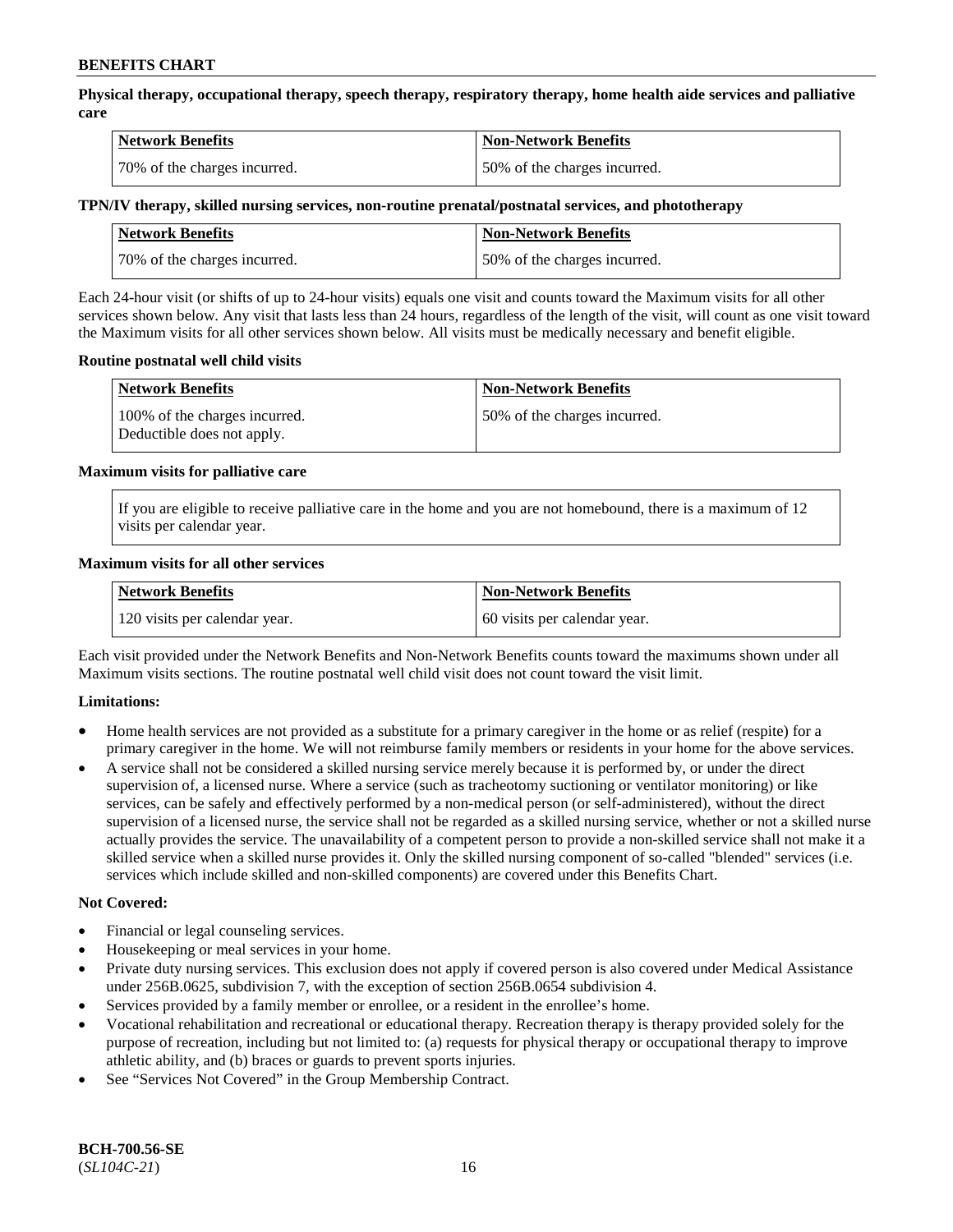# **HOME HOSPICE SERVICES**

### **Applicable Definitions:**

**Part-time.** This is up to two hours of service per day, more than two hours is considered continuous care.

**Continuous Care.** This is from two to twelve hours of service per day provided by a registered nurse, licensed practical nurse, or home health aide, during a period of crisis in order to maintain a terminally ill patient at home.

**Appropriate Facility.** This is a nursing home, hospice residence, or other inpatient facility.

**Custodial Care Related to Hospice Services.** This means providing assistance in the activities of daily living and the care needed by a terminally ill patient which can be provided by primary caregiver (i.e., family member or friend) who is responsible for the patient's home care.

### **Covered Services:**

**Home Hospice Program.** We cover the services described below if you are terminally ill and accepted as a home hospice program participant. You must meet the eligibility requirements of the program, and elect to receive services through the home hospice program. The services will be provided in your home, with inpatient care available when medically necessary as described below. If you elect to receive hospice services, you do so in lieu of curative treatment for your terminal illness for the period you are enrolled in the home hospice program.

**Eligibility:** In order to be eligible to be enrolled in the home hospice program, you must: (1) be a terminally ill patient (prognosis of six months or less); (2) have chosen a palliative treatment focus (i.e., emphasizing comfort and supportive services rather than treatment attempting to cure the disease or condition); and (3) continue to meet the terminally ill prognosis as reviewed by our medical director or his or her designee over the course of care. You may withdraw from the home hospice program at any time.

**Eligible Services:** Hospice services include the following services provided in accordance with an approved hospice treatment plan.

- Home Health Services:
	- o Part-time care provided in your home by an interdisciplinary hospice team (which may include a physician, nurse, social worker, and spiritual counselor) and medically necessary home health services are covered.
	- o One or more periods of continuous care in your home or in a setting which provides day care for pain or symptom management, when medically necessary, will be covered.
- Inpatient Services: We cover medically necessary inpatient services.
- Other Services:
	- o Respite care is covered for care in your home or in an appropriate facility, to give your primary caregivers (i.e., family members or friends) rest and/or relief when necessary in order to maintain a terminally ill patient at home.
	- o Medically necessary medications for pain and symptom management.
	- o Semi-electric hospital beds and other durable medical equipment are covered.
	- o Emergency and non-emergency care is covered.

| Network Benefits             | <b>Non-Network Benefits</b>   |
|------------------------------|-------------------------------|
| 70% of the charges incurred. | 150% of the charges incurred. |

Respite care is limited to 5 days per episode, and respite care and continuous care combined are limited to 30 days.

### **Not Covered:**

- Financial or legal counseling services.
- Housekeeping or meal services in your home.
- Custodial or maintenance care related to hospice services, whether provided in the home or in a nursing home.
- Any service not specifically described as covered services under this home hospice services benefits.
- Any services provided by members of your family or residents in your home.
- See "Services Not Covered" in the Group Membership Contract.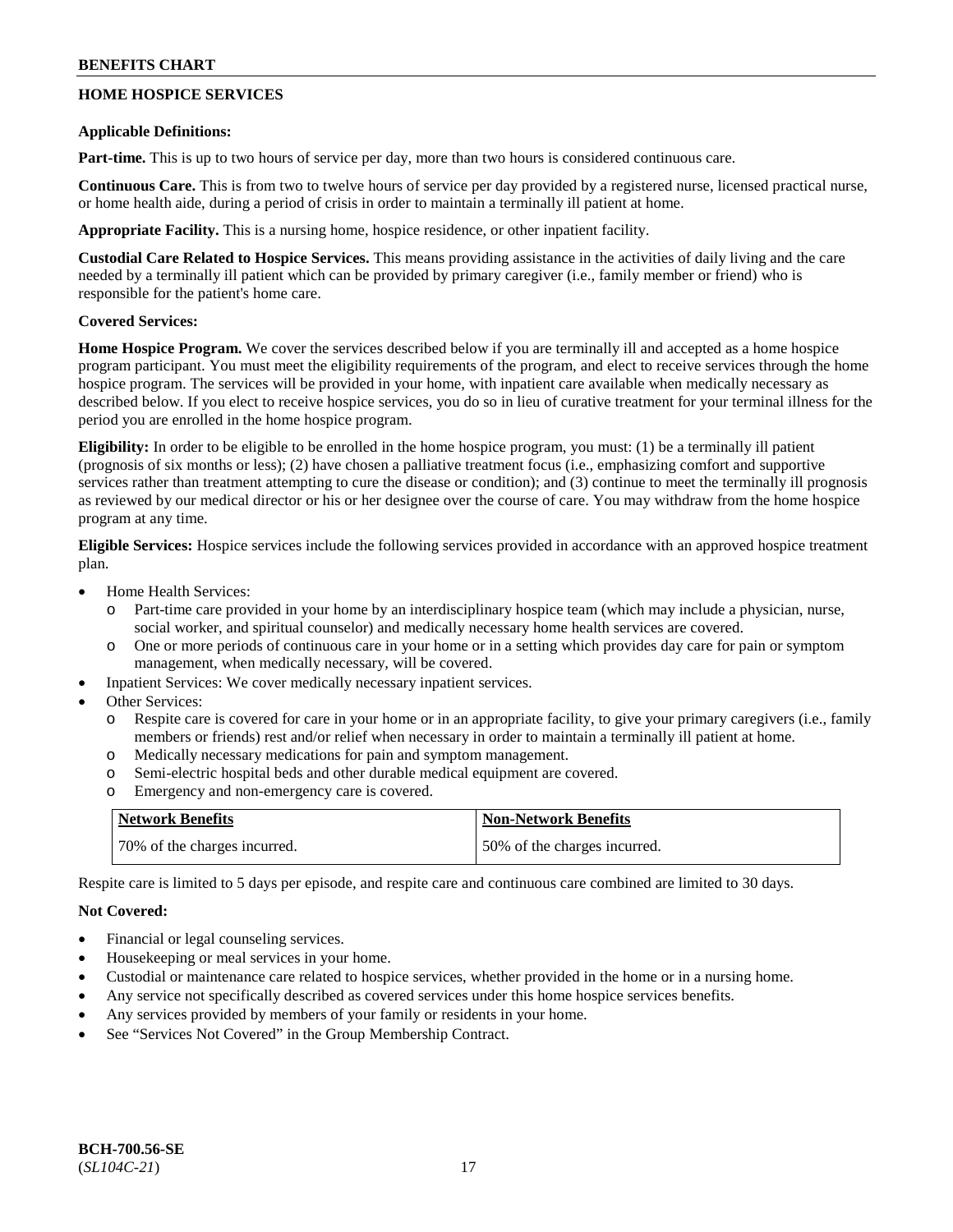# **HOSPITAL AND SKILLED NURSING FACILITY SERVICES**

### **Covered Services:**

We cover services as described below.

### **Medical or Surgical Hospital Services**

**Inpatient Hospital Services:** We cover the following medical or surgical services, for the treatment of acute illness or injury, which require the level of care only provided in an acute care facility. These services must be authorized by a physician.

Inpatient hospital services include: room and board; the use of operating or maternity delivery rooms; intensive care facilities; newborn nursery facilities; general nursing care, anesthesia, laboratory and diagnostic imaging services, radiation therapy, physical therapy, prescription drugs or other medications administered during treatment, blood and blood products (unless replaced), and blood derivatives, and other diagnostic or treatment related hospital services; physician and other professional medical and surgical services provided while in the hospital, including gender reassignment surgery that meets medical coverage criteria.

We cover up to 120 hours of services provided by a private duty nurse or personal care assistant who has provided home care services to a ventilator-dependent patient, solely for the purpose of assuring adequate training of the hospital staff to communicate with that patient.

Services for items for personal convenience, such as television rental, are not covered.

We cover, following a vaginal delivery, a minimum of 48 hours of inpatient care for the mother and newborn child. We cover, following a caesarean section delivery, a minimum of 96 hours of inpatient care for the mother and newborn child. If the duration of inpatient care is less than these minimums, we also cover a minimum of one home visit by a registered nurse for post-delivery care, within four days of discharge of the mother and newborn child. Services provided by the registered nurse include, but are not limited to, parent education, assistance and training in breast and bottle feeding, and conducting any necessary and appropriate clinical tests. We shall not provide any compensation or other non-medical remuneration to encourage a mother and newborn to leave inpatient care before the duration minimums specified.

Group health plans and health insurance issuers generally may not, under Federal law, restrict benefits for any hospital length of stay in connection with childbirth for the mother of newborn child to less than 48 hours following a vaginal delivery, or less than 96 hours following a caesarean section. However, Federal law generally does not prohibit the mother's or newborn's attending provider, after consulting with the mother, from discharging the mother or her newborn earlier than 48 hours (or 96 hours as applicable). In any case plans and issuers may not, under Federal law, require that a provider obtain authorization from the plan or the insurance issuer for prescribing a length of stay not in excess of 48 hours (or 96 hours).

| <b>Network Benefits</b>      | Non-Network Benefits         |
|------------------------------|------------------------------|
| 70% of the charges incurred. | 50% of the charges incurred. |

Each member's admission or confinement, including that of a newborn child, is separate and distinct from the admission or confinement of any other member.

**Outpatient Hospital, Ambulatory Care or Surgical Facility Services:** We cover the following medical and surgical services, for diagnosis or treatment of illness or injury on an outpatient basis. These services must be authorized by a physician.

Outpatient services include: use of operating rooms, maternity delivery rooms or other outpatient departments, rooms or facilities; and the following outpatient services: general nursing care, anesthesia, laboratory and diagnostic imaging services, radiation therapy, physical therapy, drugs administered during treatment, blood and blood products (unless replaced), and blood derivatives, and other diagnostic or treatment related outpatient services; physician and other professional medical and surgical services provided while an outpatient, including gender reassignment surgery that meets medical coverage criteria.

For Network Benefits, non-emergent, scheduled outpatient Magnetic Resonance Imaging (MRI) and Computed Tomography (CT) must be provided at a designated facility. Your physician and facility will obtain or verify authorization for these services with HealthPartners, as needed.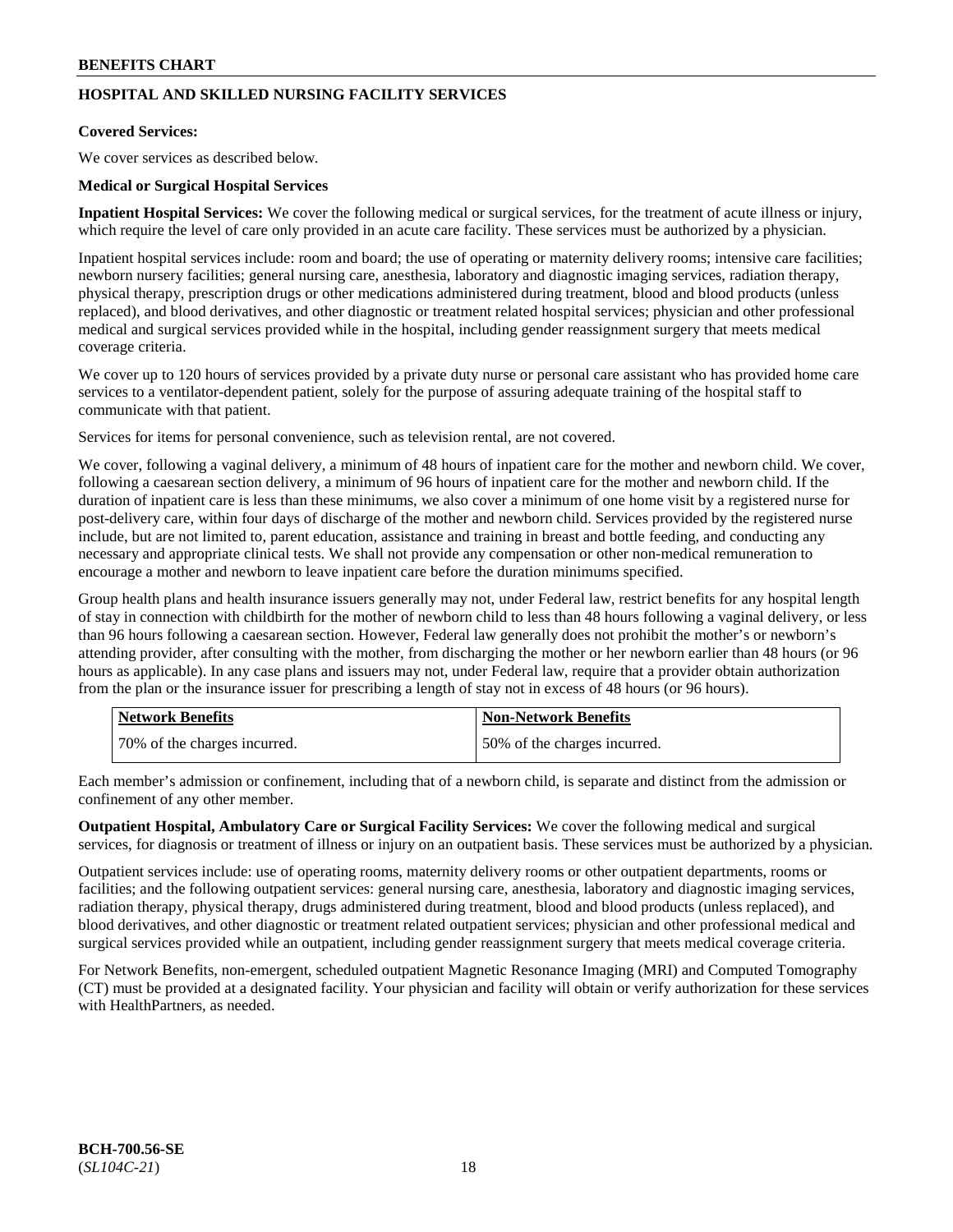To see the benefit level for diagnostic imaging services, laboratory services and physical therapy, see benefits under Diagnostic Imaging Services, Laboratory Services and Physical Therapy in this Benefits Chart.

| Network Benefits             | <b>Non-Network Benefits</b>  |
|------------------------------|------------------------------|
| 70% of the charges incurred. | 50% of the charges incurred. |

### **Skilled Nursing Facility Care**

We cover room and board, daily skilled nursing and related ancillary services for post-acute treatment and rehabilitative care of illness or injury that meets medical coverage criteria.

| Network Benefits                              | <b>Non-Network Benefits</b>                   |
|-----------------------------------------------|-----------------------------------------------|
| 70% of the charges incurred.                  | 50% of the charges incurred.                  |
| Limited to 120 day maximum per calendar year. | Limited to 120 day maximum per calendar year. |

Each day of services provided under the Network Benefits and Non-Network Benefits combined, counts toward the maximums shown above.

### **Not Covered:**

- Services for items for personal convenience, such as television rental.
- See "Services Not Covered" in the Group Membership Contract.

# **INFERTILITY SERVICES**

### **Covered Services:**

We cover the diagnosis of infertility. These services include diagnostic procedures and tests provided in connection with an infertility evaluation, office visits and consultations to diagnose infertility.

| Network Benefits             | <b>Non-Network Benefits</b>  |
|------------------------------|------------------------------|
| 70% of the charges incurred. | 50% of the charges incurred. |

Coverage is limited to office visits and consultations to diagnose infertility. Treatment is not covered.

### **Not Covered:**

- Treatment of infertility, including but not limited to, office visits, laboratory and diagnostic imaging services and drugs for the treatment of infertility; assisted reproduction, including, but not limited to gamete intrafallopian tube transfer (GIFT), zygote intrafallopian tube transfer (ZIFT) intracytoplasmic sperm injection (ICSI), and/or in-vitro fertilization (IVF), and all charges associated with such procedures; reversal of sterilization; artificial insemination; and sperm, ova or embryo acquisition, retrieval or storage; however, we do cover office visits and consultations to diagnose infertility.
- Services related to the establishment of surrogate pregnancy and fees for a surrogate.
- See "Services Not Covered" in the Group Membership Contract.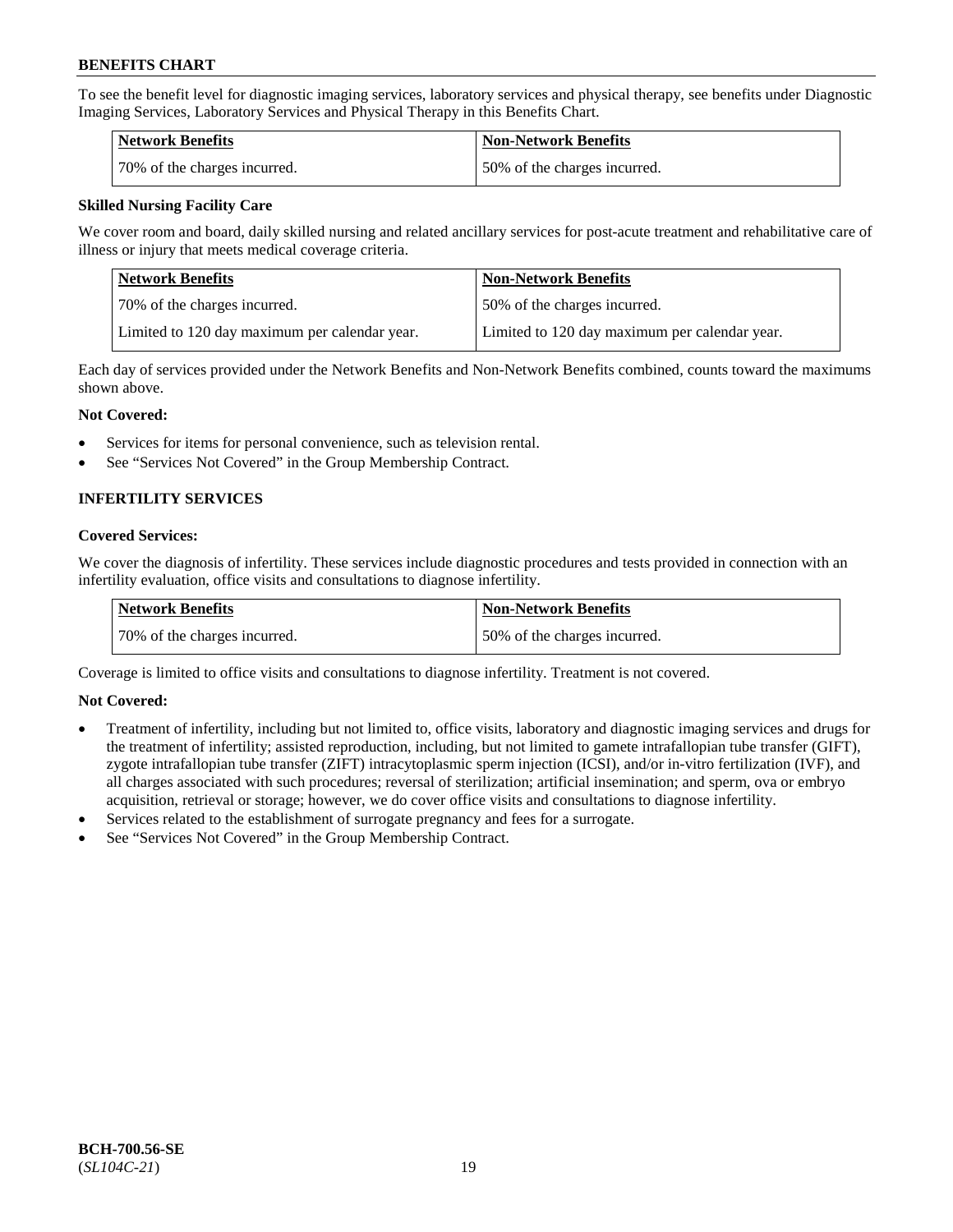# **LABORATORY SERVICES**

### **Covered Services:**

We cover laboratory tests when ordered by a provider and provided in a clinic or outpatient hospital facility.

To see the benefit level for inpatient hospital or skilled nursing facility services, see benefits under Inpatient Hospital and Skilled Nursing Facility Services in this Benefits Chart.

**Prostate-specific antigen (PSA) test coverage.** We cover prostate cancer screening for men 40 years of age or over who are symptomatic or in a high-risk category and for all men 50 years of age or older. Coverage includes a prostate-specific antigen blood test and a digital rectal examination.

| Network Benefits             | <b>Non-Network Benefits</b>  |
|------------------------------|------------------------------|
| 70% of the charges incurred. | 50% of the charges incurred. |

### **All other laboratory services**

### **Services for illness or injury**

| <b>Network Benefits</b>       | <b>Non-Network Benefits</b>  |
|-------------------------------|------------------------------|
| 170% of the charges incurred. | 50% of the charges incurred. |

### **Preventive Services**

Laboratory services associated with preventive services are covered at the benefit level shown in the "Preventive Services" section of this Benefits Chart.

### **Not Covered:**

See "Services Not Covered" in the Group Membership Contract.

# **LYME DISEASE SERVICES**

### **Covered Services:**

We cover services for the treatment of Lyme disease.

| <b>Network Benefits</b>                                | <b>Non-Network Benefits</b>                                  |
|--------------------------------------------------------|--------------------------------------------------------------|
| Coverage level is same as corresponding Network        | Coverage level is same as corresponding Non-Network          |
| Benefit, depending on type of service provided such as | Benefit, depending on type of service provided, such as      |
| Office Visits for Illness or Injury, Inpatient or      | Office Visits for Illness or Injury, Inpatient or Outpatient |
| <b>Outpatient Hospital Services.</b>                   | Hospital Services.                                           |

### **Not Covered:**

See "Services Not Covered" in the Group Membership Contract.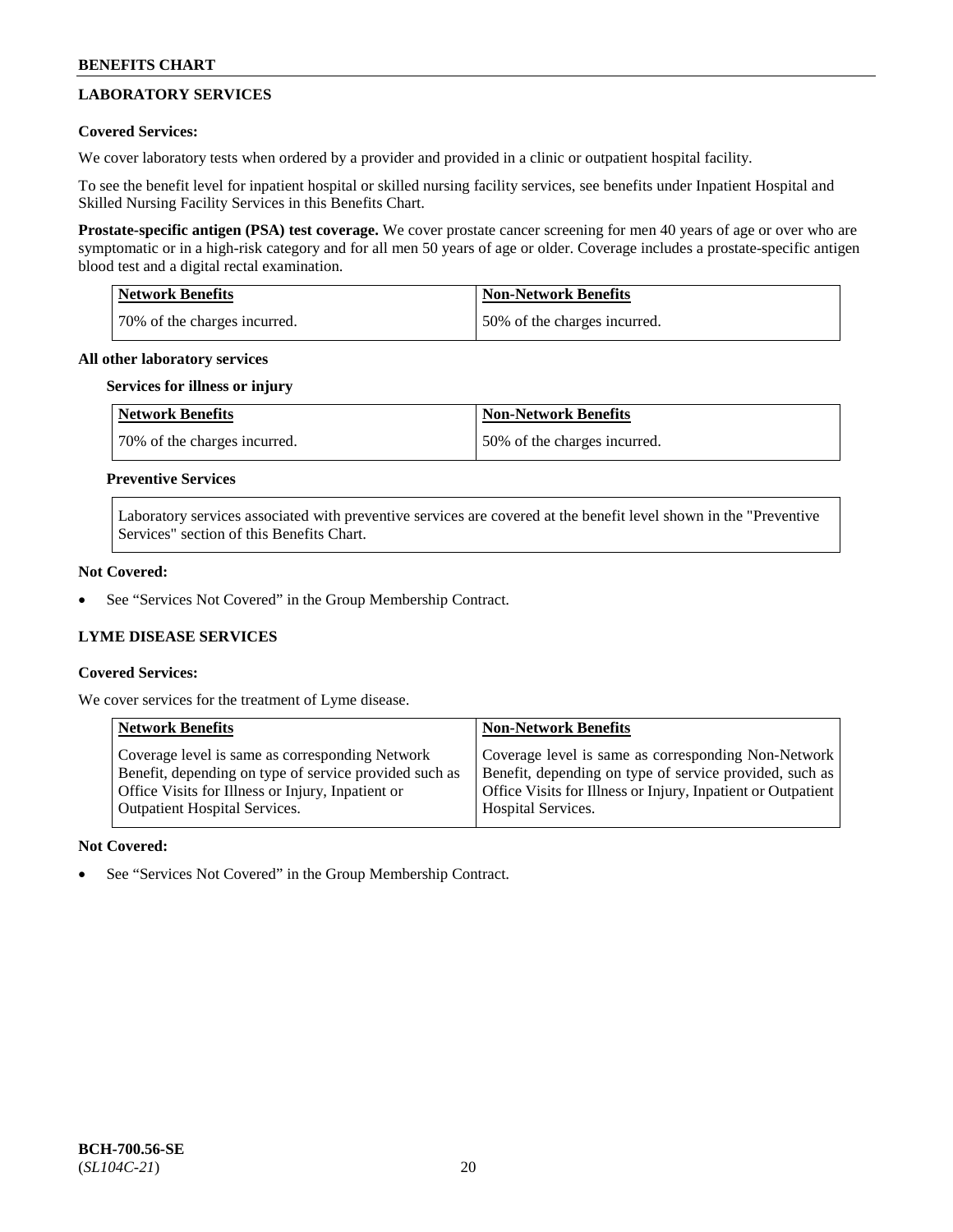# **MASTECTOMY RECONSTRUCTION BENEFIT**

### **Covered Services:**

We cover reconstruction of the breast on which the mastectomy has been performed; surgery and reconstruction of the other breast to produce symmetrical appearance, and prostheses and physical complications of all stages of mastectomy, including lymphedemas.

| <b>Network Benefits</b>                                 | <b>Non-Network Benefits</b>                             |
|---------------------------------------------------------|---------------------------------------------------------|
| Coverage level is same as corresponding Network         | Coverage level is same as corresponding Non-Network     |
| Benefit, depending on type of service provided, such as | Benefit, depending on type of service provided, such as |
| Office Visits for Illness or Injury, Inpatient or       | Office Visits for Illness or Injury, Inpatient or       |
| <b>Outpatient Hospital Services.</b>                    | <b>Outpatient Hospital Services.</b>                    |

### **Not Covered:**

See "Services Not Covered" in the Group Membership Contract.

# **MEDICATION THERAPY DISEASE MANAGEMENT PROGRAM**

### **Covered Services:**

If you meet our criteria for coverage, you may qualify for our Medication Therapy Disease Management Program.

The program covers consultations with a designated pharmacist.

Covered services are based on established medical policies, which are subject to periodic review and modification by the medical directors. These medical policies (medical coverage criteria) are available online at [healthpartners.com](https://www.healthpartners.com/hp/index.html) or by calling Member Services.

| Network Benefits                                            | <b>Non-Network Benefits</b> |
|-------------------------------------------------------------|-----------------------------|
| 100% of the charges incurred.<br>Deductible does not apply. | No Coverage.                |

### **Not Covered:**

See "Services Not Covered" in the Group Membership Contract.

# **OFFICE VISITS FOR ILLNESS OR INJURY**

### **Covered Services:**

We cover the following when medically necessary: professional medical and surgical services and related supplies, including biofeedback, of physicians and other health care providers; blood and blood products (unless replaced) and blood derivatives.

We cover diagnosis and treatment of illness or injury to the eyes. Where contact or eyeglass lenses are prescribed as medically necessary for the post-operative treatment of cataracts or for the treatment of aphakia, or keratoconus, we cover the initial evaluation, lenses and fitting. Members must pay for lens replacement beyond the initial pair.

We also provide coverage for the initial physical evaluation of a child if it is ordered by a Minnesota juvenile court.

### **Office Visits**

| <b>Network Benefits</b>      | <b>Non-Network Benefits</b>  |
|------------------------------|------------------------------|
| 70% of the charges incurred. | 50% of the charges incurred. |

**Convenience clinics**

| Network Benefits             | <b>Non-Network Benefits</b>  |
|------------------------------|------------------------------|
| 70% of the charges incurred. | 50% of the charges incurred. |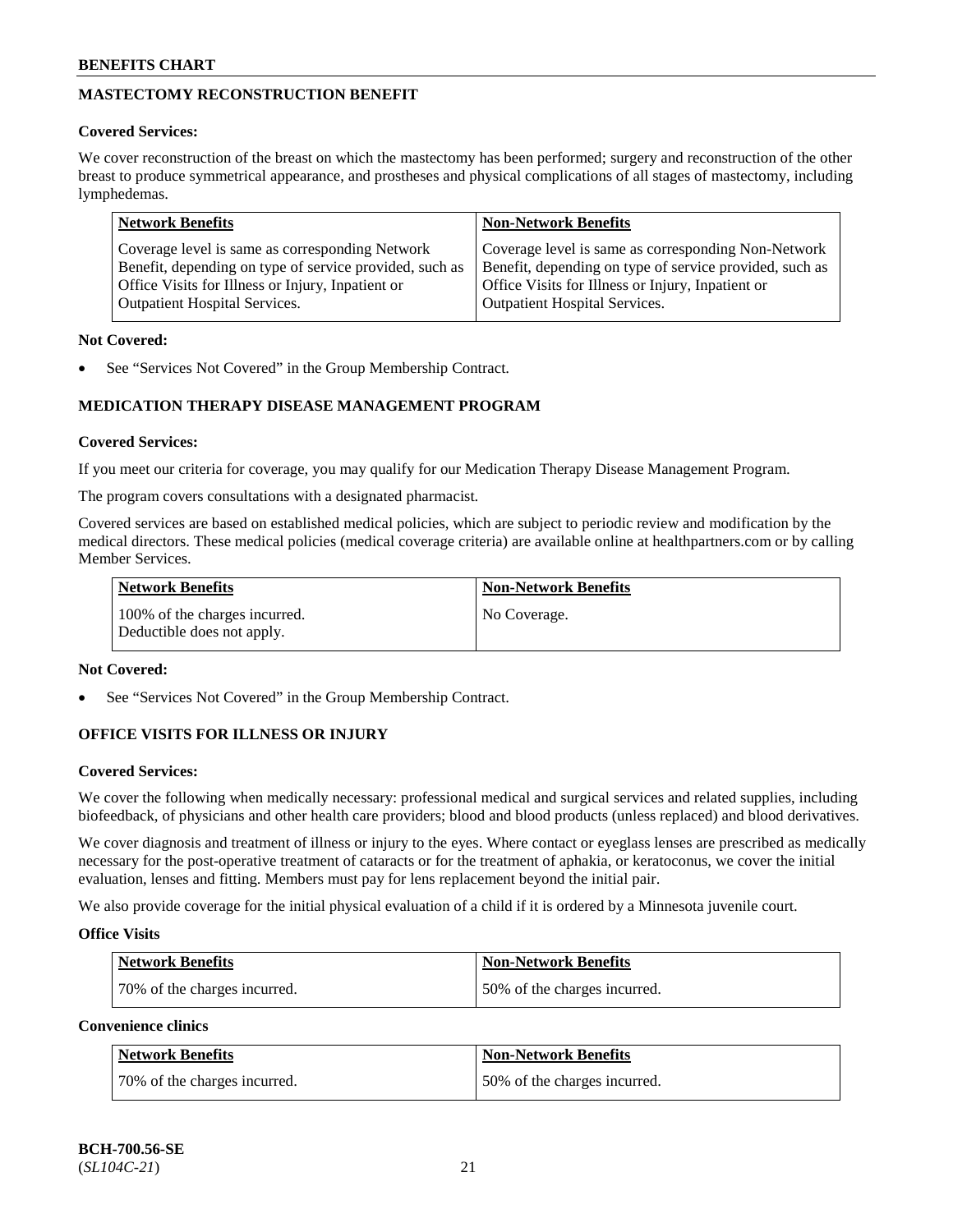### **Scheduled telephone visits**

| <b>Network Benefits</b>      | <b>Non-Network Benefits</b>  |
|------------------------------|------------------------------|
| 70% of the charges incurred. | 50% of the charges incurred. |

### **E-visits**

# **Access to online care through virtuwell at [virtuwell.com](https://www.virtuwell.com/)**

| <b>Network Benefits</b>       | <b>Non-Network Benefits</b> |
|-------------------------------|-----------------------------|
| 100% of the charges incurred. | Not Applicable.             |

### **All other E-visits**

| Network Benefits              | <b>Non-Network Benefits</b>  |
|-------------------------------|------------------------------|
| 170% of the charges incurred. | 50% of the charges incurred. |

### **Injections administered in a physician's office, other than immunizations**

### **Allergy injections**

| Network Benefits             | <b>Non-Network Benefits</b>  |
|------------------------------|------------------------------|
| 70% of the charges incurred. | 50% of the charges incurred. |

### **All other injections**

| Network Benefits             | <b>Non-Network Benefits</b>  |
|------------------------------|------------------------------|
| 70% of the charges incurred. | 50% of the charges incurred. |

### **Not Covered:**

- Court ordered treatment, except as described in this Benefits Chart under "Mental Health Services" and "Office Visits for Illness or Injury" or as otherwise required by law.
- See "Services Not Covered" in the Group Membership Contract.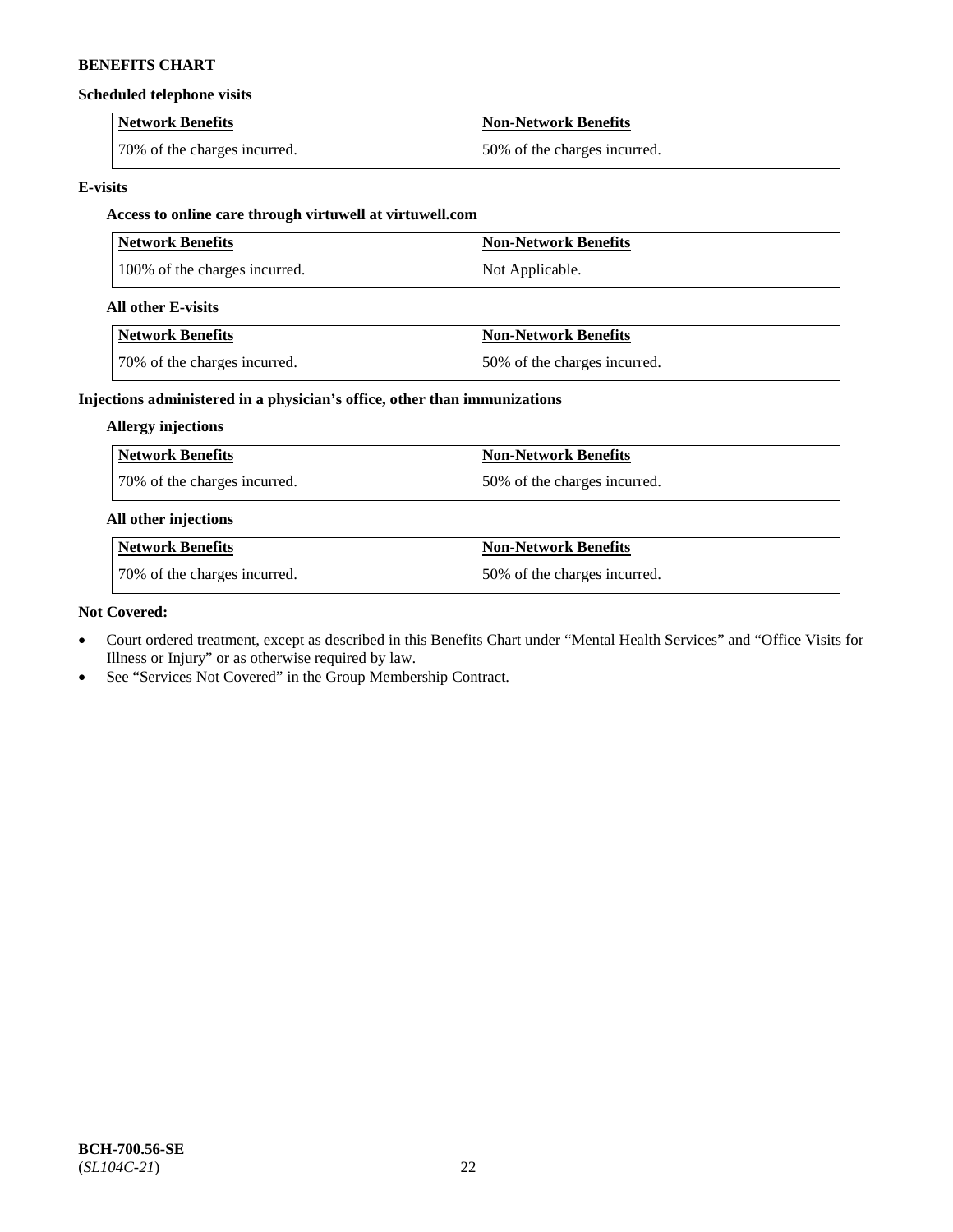### **PEDIATRIC AUTOIMMUNE NEUROPSYCHIATRIC DISORDERS ASSOCIATED WITH STREPTOCOCCAL INFECTIONS (PANDAS) AND PEDIATRIC ACUTE-ONSET NEUROPSYCHIATRIC SYNDROME (PANS) TREATMENT**

### **Definitions:**

**Pediatric acute-onset neuropsychiatric syndrome.** This means a class of acute-onset obsessive compulsive or tic disorders or other behavioral changes presenting in children and adolescents that are not otherwise explained by another known neurologic or medical disorder.

**Pediatric autoimmune neuropsychiatric disorders associated with streptococcal infections.** This means a condition in which a streptococcal infection in a child or adolescent causes the abrupt onset of clinically significant obsessions, compulsions, tics, or other neuropsychiatric symptoms or behavioral changes, or a relapsing and remitting course of symptom severity.

#### **Covered Services:**

We cover treatment for pediatric autoimmune neuropsychiatric disorders associated with streptococcal infections (PANDAS) and for treatment for pediatric acute-onset neuropsychiatric syndrome (PANS). Treatments that must be covered under this section must be recommended by the member's licensed health care professional and include but are not limited to antibiotics, medication and behavioral therapies to manage neuropsychiatric symptoms, plasma exchange, and immunoglobulin.

| <b>Network Benefits</b>                                 | <b>Non-Network Benefits</b>                             |
|---------------------------------------------------------|---------------------------------------------------------|
| Coverage level is same as corresponding Network         | Coverage level is same as corresponding Non-Network     |
| Benefit, depending on type of service provided, such as | Benefit, depending on type of service provided, such as |
| Office Visits for Illness or Injury, Inpatient or       | Office Visits for Illness or Injury, Inpatient or       |
| <b>Outpatient Hospital Services.</b>                    | <b>Outpatient Hospital Services.</b>                    |

### **Not Covered:**

See "Services Not Covered" in the Group Membership Contract.

### **PEDIATRIC EYEWEAR**

#### **Covered Services:**

We cover pediatric eyewear for children, subject to our medical coverage criteria. This provision will continue until the end of the month in which the child turns age 19. These medical policies (medical coverage criteria) are available by calling Member Services or logging on to your "*my*HealthPartners" account at [healthpartners.com.](https://www.healthpartners.com/hp/index.html)

| Network Benefits             | Non-Network Benefits |
|------------------------------|----------------------|
| 70% of the charges incurred. | No Coverage.         |

Limited to one pair of eyeglasses (lenses and frames) or one pair of contact lenses per benefit year.

#### **Not Covered:**

- Replacement of eyeglasses or contact lenses due to loss or theft.
- See "Services Not Covered" in the Group Membership Contract.

### **PHYSICAL THERAPY, OCCUPATIONAL THERAPY AND SPEECH THERAPY**

#### **Covered Services:**

We cover the following physical therapy, occupational therapy and speech therapy services:

- rehabilitative care to correct the effects of illness or injury;
- habilitative care rendered for congenital, developmental or medical conditions which have significantly limited the successful initiation of normal speech and normal motor development.

Massage therapy which is performed in conjunction with other treatment/modalities by a physical occupational therapist, is part of a prescribed treatment plan and is not billed separately is covered.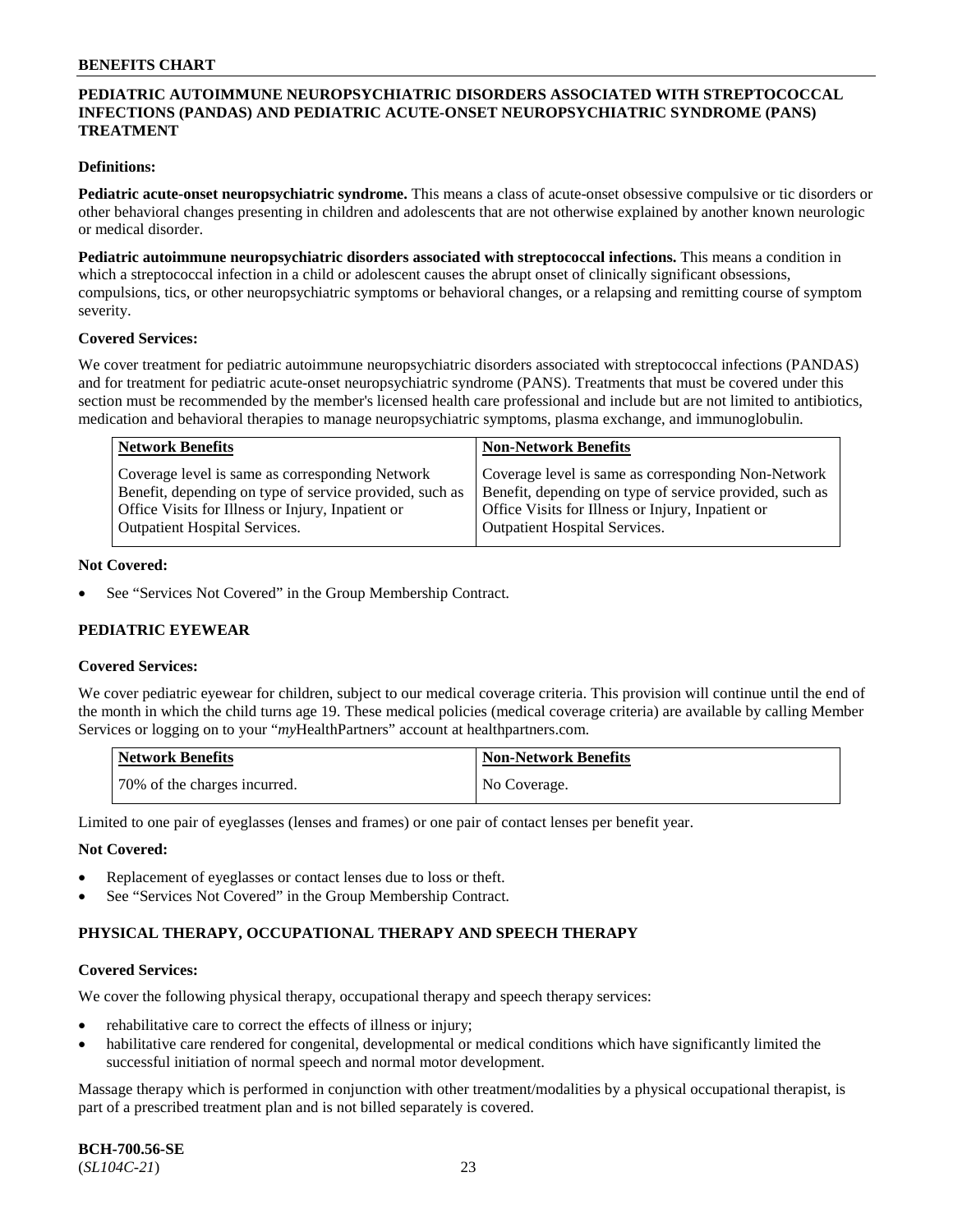We cover services provided in a clinic. We also cover physical therapy provided in an outpatient hospital facility. To see the benefit level for inpatient hospital or skilled nursing facility services, see benefits under Inpatient Hospital and Skilled Nursing Facility Services.

### **Rehabilitative Care**

| <b>Network Benefits</b>      | <b>Non-Network Benefits</b>                                                               |
|------------------------------|-------------------------------------------------------------------------------------------|
| 70% of the charges incurred. | 50% of the charges incurred.                                                              |
|                              | Physical and Occupational Therapy combined are<br>limited to 20 visits per calendar year. |
|                              | Speech Therapy is limited to 20 visits per calendar year.                                 |

### **Habilitative Care**

| <b>Network Benefits</b>      | <b>Non-Network Benefits</b>                                                                       |
|------------------------------|---------------------------------------------------------------------------------------------------|
| 70% of the charges incurred. | 50% of the charges incurred.                                                                      |
|                              | Physical, Occupational and Speech Therapy combined<br>are limited to 20 visits per calendar year. |

### **Not Covered:**

- Massage therapy for the purpose of comfort or convenience of the member.
- See "Services Not Covered" in the Group Membership Contract.

# **PORT WINE STAIN REMOVAL SERVICES**

### **Covered Services:**

We cover port wine stain removal services.

| <b>Network Benefits</b>                                | <b>Non-Network Benefits</b>                                  |
|--------------------------------------------------------|--------------------------------------------------------------|
| Coverage level is same as corresponding Network        | Coverage level is same as corresponding Non-Network          |
| Benefit, depending on type of service provided such as | Benefit, depending on type of service provided, such as      |
| Office Visits for Illness or Injury, Inpatient or      | Office Visits for Illness or Injury, Inpatient or Outpatient |
| <b>Outpatient Hospital Services.</b>                   | Hospital Services.                                           |

### **Not Covered:**

• See "Services Not Covered" in the Group Membership Contract.

### **PRESCRIPTION DRUG SERVICES**

## **Covered Services:**

We cover prescription drugs and medications that can be self-administered or are administered in a physician's office. We cover off-label use of formulary drugs to treat cancer if the drug is recognized for the treatment of cancer in any authoritative compendia used by the Medicare program.

We cover orally administered anticancer drugs at the applicable benefit level under outpatient drugs below. We are in compliance with Minnesota Statute 62A.3075 because we do not cover orally administered anticancer drugs under our specialty drug benefit.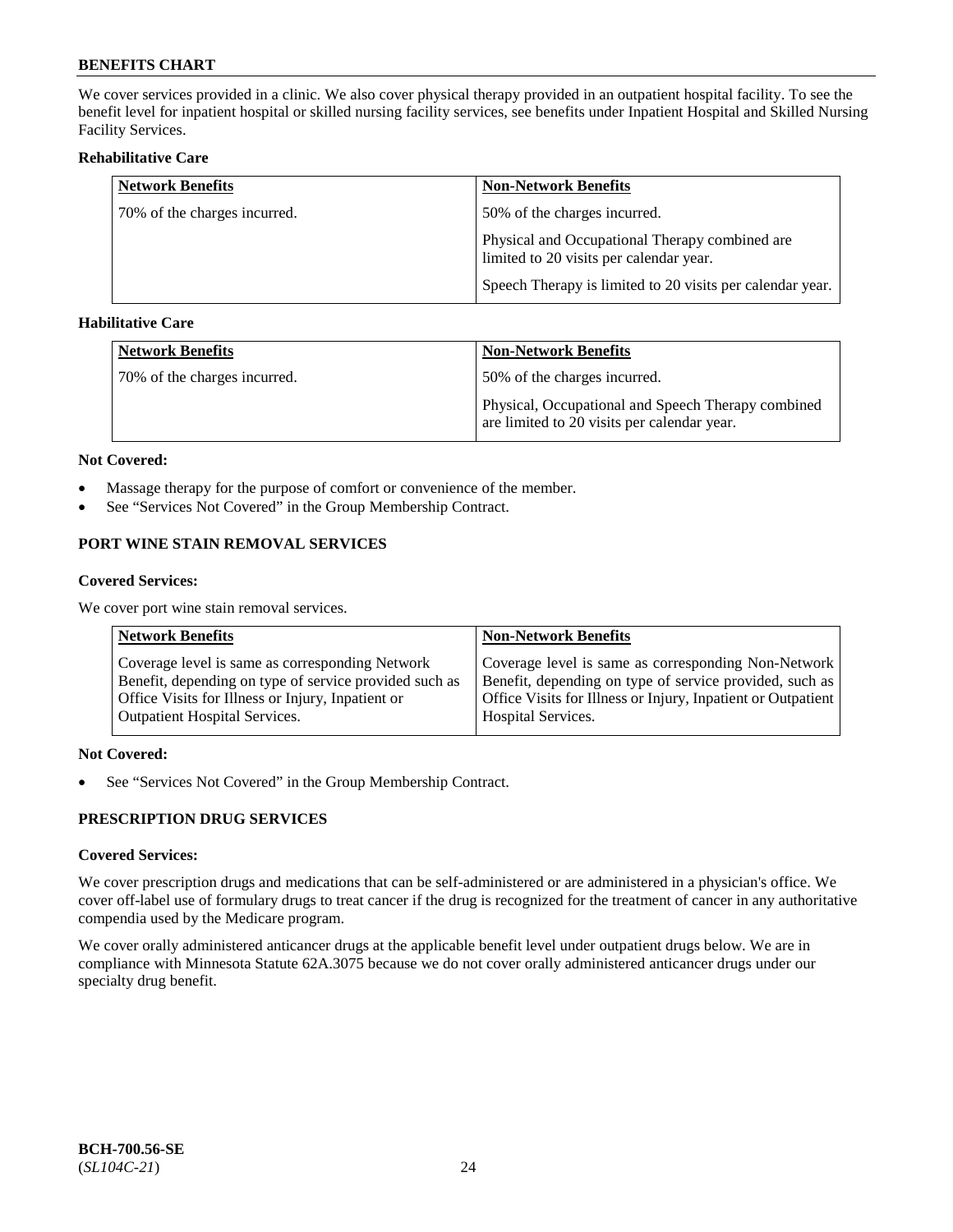We will refill a prescription for eye drops covered under this Benefits Chart if the member requests a refill and original prescription specified that additional quantities would be needed, providing the refill request does not exceed the quantities needed, and the following conditions are met:

- If the member requests a 30-day refill supply, the request must be made between 21 and 30 days of the later of (a) the original date that the prescription was distributed to the member or (b) the date that the most recent refill was distributed to the member; or
- If the member requests a 90-day refill supply, the request must be made between 75 and 90 days of the later of (a) the original date that the prescription was distributed to the member or (b) the date that the most recent refill was distributed to the member.

A licensed pharmacist may prescribe and dispense self-administered hormonal contraceptives, nicotine replacement medications, and opiate antagonists for the treatment of an acute opiate overdose in accordance with section 151.37, subdivision 14, 15, or 16, under the same terms of coverage that would apply had the prescription drug been prescribed by a licensed physician, physician assistant, or advanced practice nurse practitioner. If the plan excludes coverage for selfadministered hormonal contraceptives, they will not be covered under this provision.

### **For Network Benefits, drugs and medications must be part of the formulary and obtained at a Network Pharmacy.**

### **For Non-Network Benefits, drugs and medications must be part of the formulary.**

**See the Formulary definition for information on the Formulary Exception Process available to you.**

### **Outpatient drugs (except as specified below)**

### **Drugs on the Preventive Drug List**

| <b>Network Benefits</b>                                                                                                                            | <b>Non-Network Benefits</b>  |
|----------------------------------------------------------------------------------------------------------------------------------------------------|------------------------------|
| Generic formulary drugs from the Preventive Drug List<br>are covered at 100% of the charges incurred.<br>Deductible does not apply.                | 50% of the charges incurred. |
| Brand name formulary drugs from the Preventive Drug<br>List are covered at 100% of the charges incurred,<br>subject to a member copayment of \$60. |                              |
| In no event will your cost for a formulary insulin drug<br>exceed \$25.                                                                            |                              |
| Deductible does not apply.                                                                                                                         |                              |

#### **All other drugs**

| <b>Network Benefits</b>                                                  | <b>Non-Network Benefits</b>  |
|--------------------------------------------------------------------------|------------------------------|
| All other formulary drugs are covered at 70% of the<br>charges incurred. | 50% of the charges incurred. |
| Deductible applies.                                                      |                              |

**Cost-Sharing Limits for Insulin:** We are required to limit your cost-sharing on prescription insulin to no more than the net price of the prescription insulin drug. This requirement applies at the point of sale, including deductible payments and the costsharing amounts charged once the deductible is met.

**Cost-sharing.** This means a deductible payment, copayment, or coinsurance amount that you must pay for covered prescription insulin in accordance with the terms and conditions of this health plan.

**Net price.** This means our cost for prescription insulin, including any rebates or discounts received by or accrued directly or indirectly to us from a drug manufacturer or pharmacy benefit manager.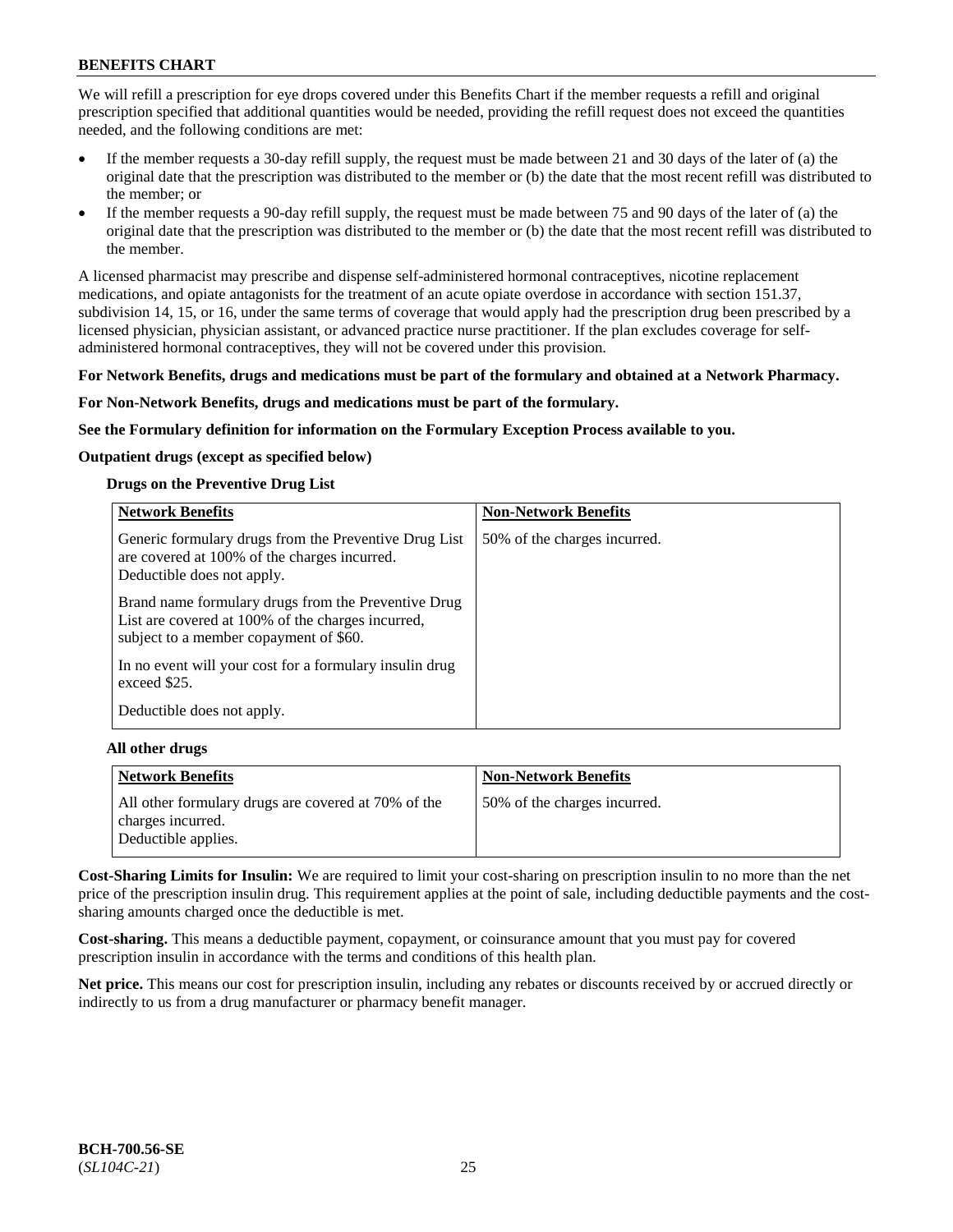### **Mail order drugs**

| <b>Network Benefits</b>                                                                                                                                                                   | <b>Non-Network Benefits</b>           |
|-------------------------------------------------------------------------------------------------------------------------------------------------------------------------------------------|---------------------------------------|
| For your convenience, you may also get up to a 93-day<br>supply of outpatient formulary prescription drugs that<br>can be self-administered through the designated mail<br>order service. | See Network Mail Order Drugs benefit. |
| New prescriptions to treat certain chronic conditions<br>and trial drugs will be limited to quantity limits<br>described at the end of this section.                                      |                                       |
| Specialty Drugs are not available through the mail order<br>service.                                                                                                                      |                                       |

### **Tobacco cessation drugs are covered for all FDA – approved tobacco cessation drugs for a minimum of 90 days**

| Network Benefits                                            | <b>Non-Network Benefits</b>  |
|-------------------------------------------------------------|------------------------------|
| 100% of the charges incurred.<br>Deductible does not apply. | 50% of the charges incurred. |

### **Specialty Drugs that are self-administered**

| <b>Network Benefits</b>                                                                                                                    | <b>Non-Network Benefits</b> |
|--------------------------------------------------------------------------------------------------------------------------------------------|-----------------------------|
| 70% of the charges incurred.                                                                                                               | No Coverage.                |
| For Network Benefits, specialty drugs are limited to<br>drugs on the specialty drug list and must be obtained<br>from a designated vendor. |                             |

### **Drugs for the treatment of growth deficiency**

| <b>Network Benefits</b>                                                                                                                            | <b>Non-Network Benefits</b>  |
|----------------------------------------------------------------------------------------------------------------------------------------------------|------------------------------|
| 70% of the charges incurred.                                                                                                                       | 50% of the charges incurred. |
| For Network Benefits, growth deficiency drugs are<br>limited to drugs on the specialty drug list and must be<br>obtained from a designated vendor. |                              |

#### **Contraceptive drugs**

| <b>Network Benefits</b>                                                                                                                                        | <b>Non-Network Benefits</b>  |
|----------------------------------------------------------------------------------------------------------------------------------------------------------------|------------------------------|
| 100% of the charges incurred for formulary drugs.<br>Deductible does not apply.                                                                                | 50% of the charges incurred. |
| If a physician requests that a non-formulary<br>contraceptive drug be dispensed as written the drug will<br>be covered at 100%, not subject to the deductible. |                              |

#### **Limitations:**

- Certain drugs may require prior authorization as indicated on the formulary. HealthPartners may require prior authorization for the drug and also the site where the drug will be provided. Certain drugs are subject to our utilization review process and quantity limits, as indicated on our formulary.
- Certain non-formulary drugs require prior authorization. In addition, certain drugs may be subject to any quantity limits applied as part of our trial program.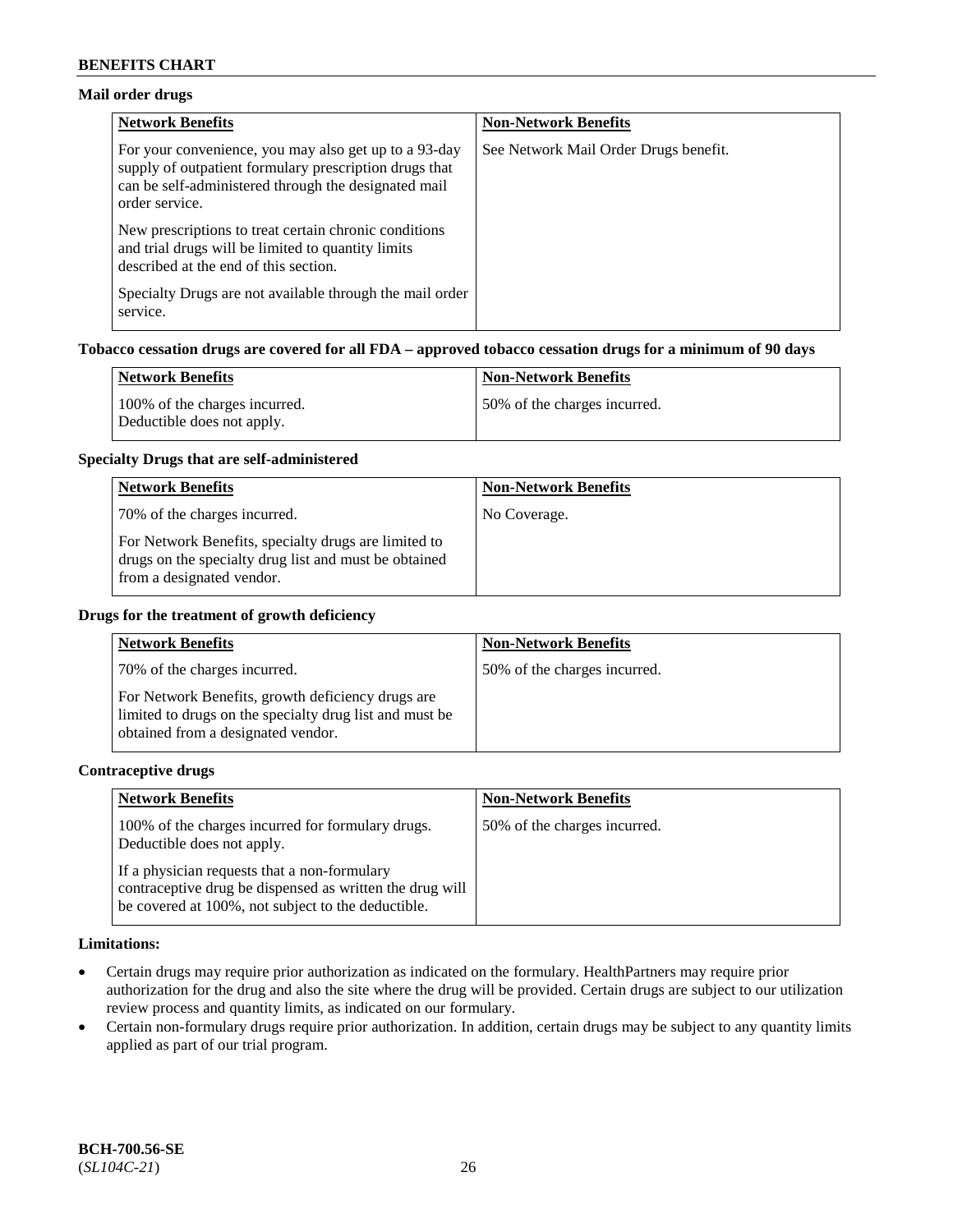- If a member requests a brand name drug when there is a generic equivalent, the brand name drug will be covered up to the charge that would apply to the generic drug, minus any required copayment. If a physician requests that a brand name drug be dispensed as written, and we determine the brand name drug is medically necessary, the drug will be paid at the Outpatient Drugs benefit.
- We may require members to try over-the-counter (OTC) drug alternatives before approving more costly formulary prescription drugs.
- Unless otherwise specified in the "Prescription Drug Services" section, you may receive up to a 31-day supply per prescription.
- A 93-day supply will be covered and dispensed only at pharmacies that participate in our extended day supply program
- New prescriptions to treat certain chronic conditions are limited to a 31-day supply.
- No more than a 31-day supply of Specialty Drugs will be covered and dispensed at a time, unless it's a manufacturer supplied drug that cannot be split that supplies the member with more than a 31-day supply.
- The member copayment for a drug will not exceed the cost of the drug.
- If a member copayment is required, you must pay one member copayment for each 31-day supply, or portion thereof.

### **Not Covered:**

- Replacement of prescription drugs, medications, equipment and supplies due to loss, damage or theft.
- Nonprescription (over the counter) drugs or medications, including, but not limited to, vitamins, supplements, homeopathic remedies, and non-FDA approved drugs unless listed on the formulary and prescribed by a physician or legally authorized health care provider under applicable state and federal law. We cover off-label use of drugs to treat cancer as specified in the "Prescription Drug Services" section of this Benefits Chart. This exclusion does not include over-the-counter contraceptives for women as allowed under the Affordable Care Act when the member obtains a prescription for the item. In addition, if the member obtains a prescription, this exclusion does not include aspirin to prevent cardiovascular disease for men and women of certain ages; folic acid supplements for women who may become pregnant; fluoride chemoprevention supplements for children without fluoride in their water source; and iron supplements for children ages 6-12 who are at risk of anemia.
- Drugs on the Excluded Drug List. The Excluded Drug List includes select drugs within a therapy class that are not eligible for coverage. This includes drugs that may be excluded for certain indications. However, you may request coverage for a drug on the Excluded Drug List by requesting an exception to the formulary under the formulary exception process described in the definition of formulary in this Benefits Chart. The Excluded Drug List is available at [healthpartners.com](http://www.healthpartners.com/)
- Drugs that are newly approved by the FDA until they are reviewed and approved by HealthPartners Pharmacy and Therapeutics Committee. However, you may request coverage for a drug that is newly approved by the FDA by requesting an exception to the formulary under the formulary exception process described in the definition of formulary in the Benefits Chart.
- All drugs used for sexual dysfunction.
- All drugs for the treatment of infertility.
- Medical cannabis.
- Medical devices approved by the FDA will not be covered under the "Prescription Drug Services" section unless they are on our formulary. Covered medical devices are generally submitted and reimbursed under your medical benefits.
- See "Services Not Covered" in the Group Membership Contract.

### **PREVENTIVE SERVICES**

#### **Applicable Definitions:**

**Routine Preventive Services** are routine healthcare services that include screenings, check-ups and counseling to prevent illness, disease or other health problems before symptoms occur.

**Diagnostic Services** are services to help a provider understand your symptoms, diagnose illness and decide what treatment may be needed. They may be the same services that are listed as preventive services, but they are being used as diagnostic services. Your provider will determine if these services are preventive or diagnostic. These services are not preventive if received as part of a visit to diagnose, manage or maintain an acute or chronic medical condition, illness or injury. When that occurs, unless otherwise indicated below, standard deductibles, copayments or coinsurance apply.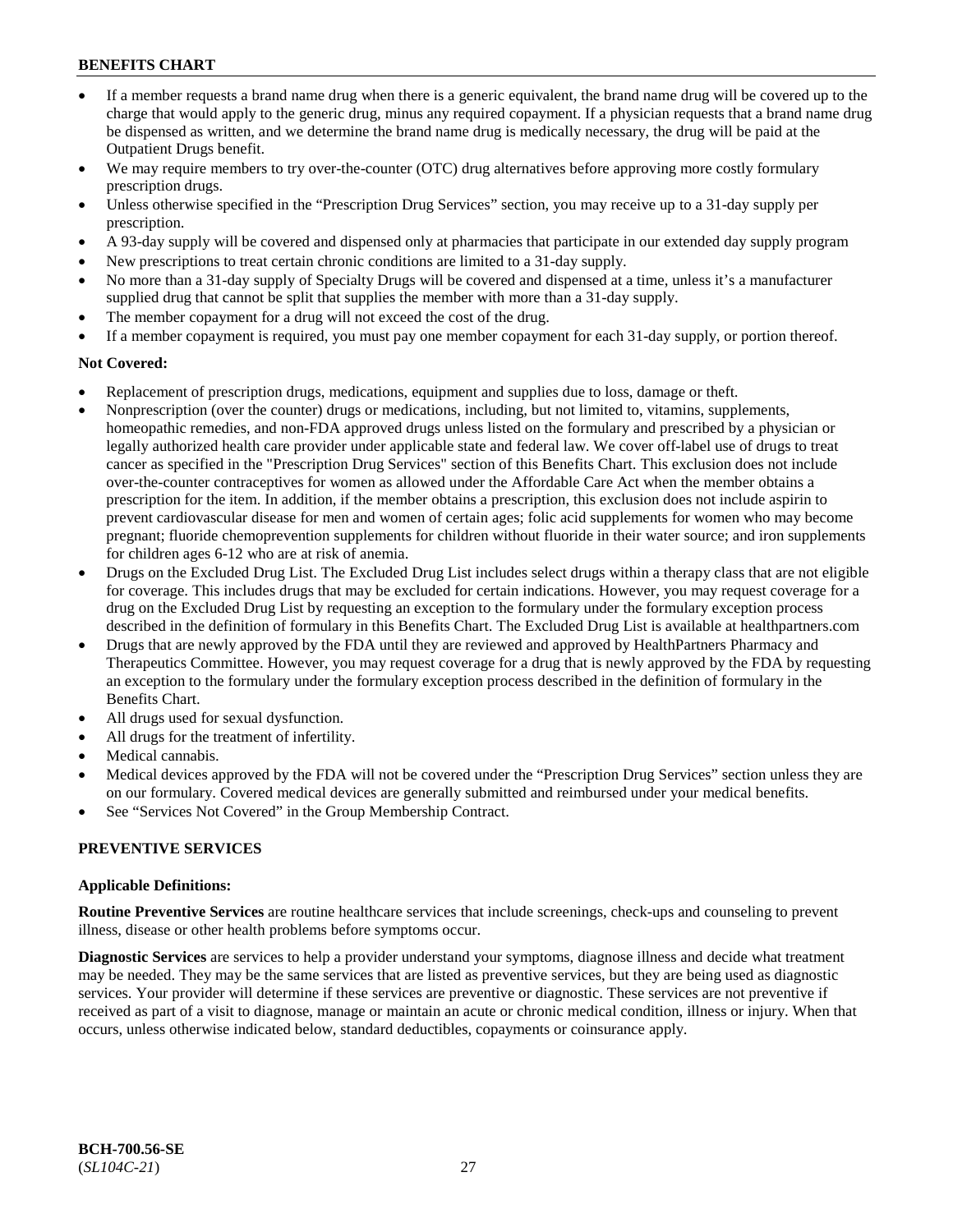### **Covered Services:**

We cover preventive services that meet any of the requirements under the Affordable Care Act (ACA) shown in the bulleted items below. These preventive services are covered at 100% under the network benefits with no deductible, copayments or coinsurance. (If a preventive service is not required by the ACA and it is covered at a lower benefit level or if a group qualifies for an exemption or accommodation for certain benefits under the ACA, it will be specified below). Preventive benefits mandated under the ACA are subject to periodic review and modification. Changes would be effective in accordance with the federal rules. Preventive services mandated by the ACA include:

- Evidence-based items or services that have in effect a rating of A or B in the current recommendations of the United States Preventive Services Task Force with respect to the individual;
- Immunizations for routine use in children, adolescents, and adults that have in effect a recommendation from the Advisory Committee on Immunization Practices of the Centers for Disease Control and Prevention with respect to the individual;
- With respect to infants, children, and adolescents, evidence-informed preventive care and screenings provided for in comprehensive guidelines supported by the Health Resources and Services Administration; and
- With respect to women, preventive care and screenings provided for in comprehensive guidelines supported by the Health Resources and Services Administration.

Covered services are based on established medical policies, which are subject to periodic review and modification by the medical or dental directors. These medical policies (medical coverage criteria) are available by calling Member Services, or logging on to your "*my*HealthPartners" account at [healthpartners.com.](http://www.healthpartners.com/)

A complete list of preventive care services recommended under the U.S. Preventive Task Force (USPSTF) is available online at [uspreventiveservicestaskforce.org/Page/Name/uspstf-a-and-b-recommendations.](https://www.uspreventiveservicestaskforce.org/Page/Name/uspstf-a-and-b-recommendations-by-date/)

HHS: [healthcare.gov/coverage/preventive-care-benefits](https://www.healthcare.gov/coverage/preventive-care-benefits/)

CDC: [cdc.gov/vaccines/schedules/index.html](https://www.cdc.gov/vaccines/schedules/index.html)

### **ACA and state mandated preventive services are covered as follows:**

**Routine health exams and periodic health assessments.** A physician or health care provider will counsel you as to how often health assessments are needed based on age, sex and health status. This includes screening for tobacco use, at least two tobacco cessation attempts per year (for those who use tobacco products), all FDA approved tobacco cessation medications including over-the-counter drugs (as shown in the "Prescription Drug Services" Section) and at least four counseling sessions of at least ten minutes each for tobacco cessation.

| Network Benefits                                            | <b>Non-Network Benefits</b>  |
|-------------------------------------------------------------|------------------------------|
| 100% of the charges incurred.<br>Deductible does not apply. | 50% of the charges incurred. |

**Child health supervision services**. This includes pediatric preventive services, such as fluoride chemoprevention for children without fluoride in their water source, newborn screenings, appropriate immunizations, developmental assessments and laboratory services appropriate to the age of the child from birth to 72 months, and appropriate immunizations until the end of the month in which the child turns 19, as defined by the Standards of Child Health Care issued by the American Academy of Pediatrics. We cover at least five child health supervision visits from birth to 12 months, three child health supervision visits from 12 months to 24 months, once a year from 24 months to 72 months.

| <b>Network Benefits</b>                                     | <b>Non-Network Benefits</b>  |
|-------------------------------------------------------------|------------------------------|
| 100% of the charges incurred.<br>Deductible does not apply. | 50% of the charges incurred. |

**Routine prenatal care and exams.** This includes the comprehensive package of medical and psychosocial support provided throughout a pregnancy, including risk assessment, serial surveillance, prenatal education, and use of specialized skills and technology when needed, as defined by Standards for Obstetric-Gynecologic Services issued by the American College of Obstetricians and Gynecologists.

| Network Benefits                                            | <b>Non-Network Benefits</b>    |
|-------------------------------------------------------------|--------------------------------|
| 100% of the charges incurred.<br>Deductible does not apply. | 150\% of the charges incurred. |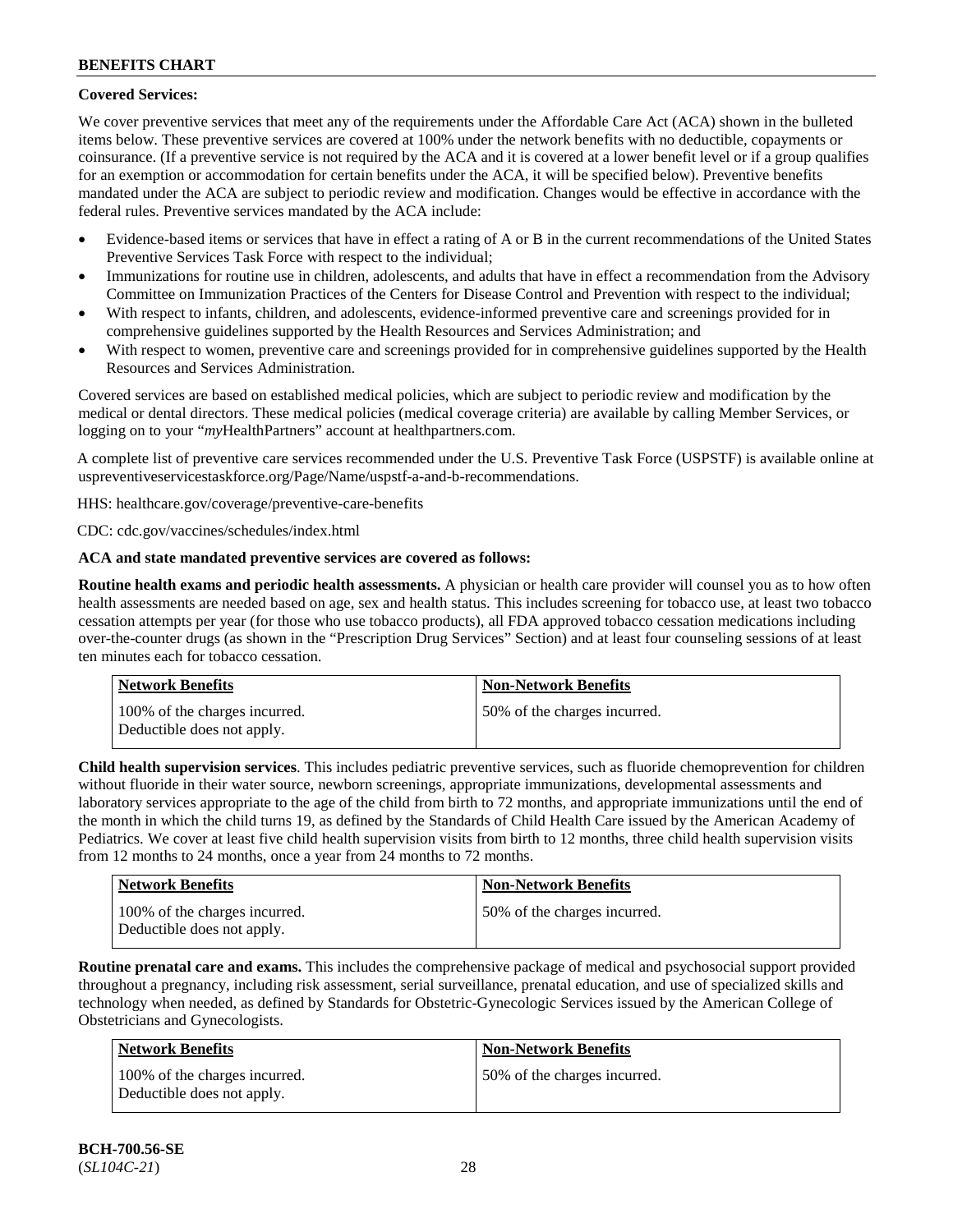**Routine postnatal care.** This includes health exams, assessments, education and counseling relating to the period immediately after childbirth

| Network Benefits                                            | <b>Non-Network Benefits</b>  |
|-------------------------------------------------------------|------------------------------|
| 100% of the charges incurred.<br>Deductible does not apply. | 50% of the charges incurred. |

**Routine screening procedures for cancer.** This includes colorectal screening or other cancer screenings recommended by the USPSTF with an A or B rating. Women's preventive health services below describes additional routine screening procedures for cancer.

| <b>Network Benefits</b>                                     | <b>Non-Network Benefits</b>  |
|-------------------------------------------------------------|------------------------------|
| 100% of the charges incurred.<br>Deductible does not apply. | 50% of the charges incurred. |

**Professional voluntary family planning services.** This includes services to prevent or delay a pregnancy, including counseling and education. Services must be provided by a licensed provider.

| Network Benefits                                            | <b>Non-Network Benefits</b> |
|-------------------------------------------------------------|-----------------------------|
| 100% of the charges incurred.<br>Deductible does not apply. | See Network Benefits.       |

### **Adult immunizations**

| <b>Network Benefits</b>                                     | <b>Non-Network Benefits</b>  |
|-------------------------------------------------------------|------------------------------|
| 100% of the charges incurred.<br>Deductible does not apply. | 50% of the charges incurred. |

**Women's preventive services.**This includes mammograms\*, screenings for cervical cancer (pap smears), breast pumps, human papillomavirus (HPV) testing; counseling for sexually transmitted infections, counseling and screening for human immunodeficiency virus (HIV), and all FDA approved contraceptive methods as prescribed by a doctor, sterilization procedures, education and counseling (see the "Prescription Drug Services" section for coverage of oral contraceptive drugs). For women whose family history is associated with an increased risk for BRCA1 or BRCA2 gene mutations, we cover genetic counseling and BRCA screening without cost sharing, if appropriate and as determined by a physician

**\***Preventive mammogram screening includes digital breast tomosynthesis (3D mammograms) for members at risk for breast cancer.

"At risk for breast cancer" means: (1) having a family history with one or more first- or second-degree relatives with breast cancer; (2) testing positive for BRCA1 or BRCA2 mutations; (3) having heterogeneously dense breasts or extremely dense breasts based on the Breast Imaging Reporting and Data System established by the American College of Radiology; or (4) having a previous diagnosis of breast cancer.

| <b>Network Benefits</b>                                     | <b>Non-Network Benefits</b>  |
|-------------------------------------------------------------|------------------------------|
| 100% of the charges incurred.<br>Deductible does not apply. | 50% of the charges incurred. |

**Obesity screening and management.** We cover obesity screening and counseling for all ages during a routine preventive care exam. If you are age 18 or older and have a body mass index of 30 or more, we also cover intensive obesity management to help you lose weight. Your primary care doctor can coordinate these services.

| <b>Network Benefits</b>                                     | <b>Non-Network Benefits</b>  |
|-------------------------------------------------------------|------------------------------|
| 100% of the charges incurred.<br>Deductible does not apply. | 50% of the charges incurred. |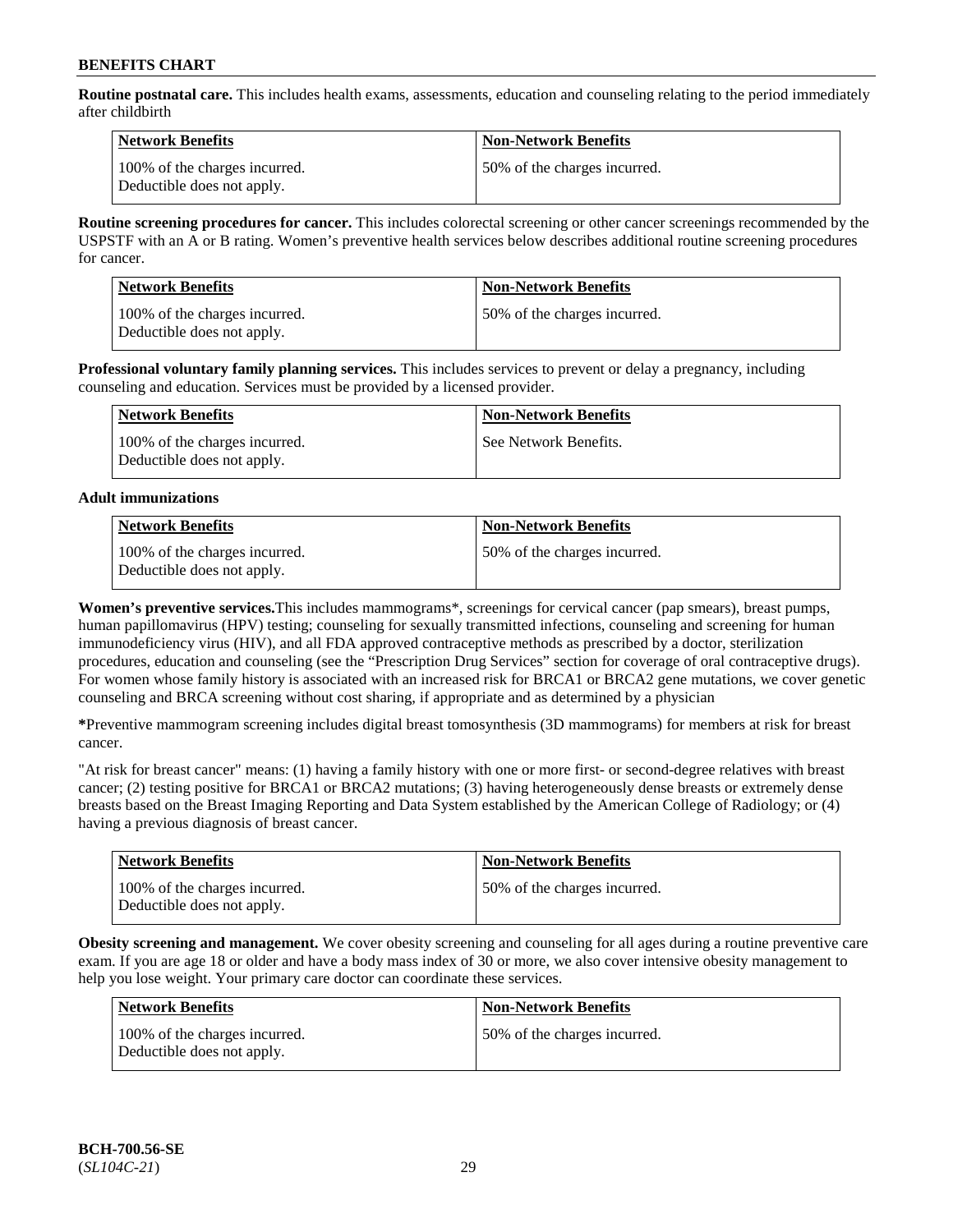**Preventive Medications.** We cover preventive medications currently recommended by USPSTF with an A or B rating if they are prescribed by your medical provider and they are listed on our formulary. Preventive medications are subject to periodic review and modification. Changes would be effective in accordance with the federal rules and reflected in our current medical coverage criteria for preventive care services.

| Network Benefits                                            | Non-Network Benefits         |
|-------------------------------------------------------------|------------------------------|
| 100% of the charges incurred.<br>Deductible does not apply. | 50% of the charges incurred. |

### **In addition to any ACA or state mandated preventive services referenced above, we cover the following eligible services:**

#### **Routine eye and hearing exams**

| <b>Network Benefits</b>                                     | <b>Non-Network Benefits</b>  |
|-------------------------------------------------------------|------------------------------|
| 100% of the charges incurred.<br>Deductible does not apply. | 50% of the charges incurred. |

**Ovarian cancer surveillance tests for women who are at risk.** "At risk for ovarian cancer" means (1) having a family history that includes any of the following: one or more first-degree or second-degree relatives with ovarian cancer, clusters of female relatives with breast cancer or nonpolyposis colorectal cancer; or (2) testing positive for BRCA1 or BRCA2 mutations. "Surveillance tests for ovarian cancer" means annual screening using: CA-125 serum tumor marker testing, transvaginal ultrasound, pelvic examination or other proven ovarian cancer screening tests currently being evaluated by the federal Food and Drug Administration or by the National Cancer Institute.

| <b>Network Benefits</b>                              | <b>Non-Network Benefits</b>                             |
|------------------------------------------------------|---------------------------------------------------------|
| Coverage level is same as corresponding Network      | Coverage level is same as corresponding Non-Network     |
| Benefit, depending on type of service provided, such | Benefit, depending on type of service provided, such as |
| as Diagnostic Imaging Services, Laboratory Services  | Diagnostic Imaging Services, Laboratory Services        |
| Office Visits for Illness or Injury or Preventive    | Office Visits for Illness or Injury or Preventive       |
| Services.                                            | Services.                                               |

**Peak flow meters for members diagnosed with asthma.** Must be prescribed by a licensed provider.

| <b>Network Benefits</b>                                     | <b>Non-Network Benefits</b>  |
|-------------------------------------------------------------|------------------------------|
| 100% of the charges incurred.<br>Deductible does not apply. | 50% of the charges incurred. |

**Glucose meters prescribed by a licensed provider** (other than continuous glucose monitoring systems which are covered under the section "Durable Medical Equipment, Prosthetics, Orthotics and Supplies")

| <b>Network Benefits</b>                                                                        | <b>Non-Network Benefits</b>  |
|------------------------------------------------------------------------------------------------|------------------------------|
| 100% of the charges incurred.<br>Deductible does not apply.                                    | 50% of the charges incurred. |
| Glucose meters are limited to meters on the formulary<br>and must be obtained from a pharmacy. |                              |

#### **Retinopathy screening for members diagnosed with diabetes**

| <b>Network Benefits</b>                                     | <b>Non-Network Benefits</b>  |
|-------------------------------------------------------------|------------------------------|
| 100% of the charges incurred.<br>Deductible does not apply. | 50% of the charges incurred. |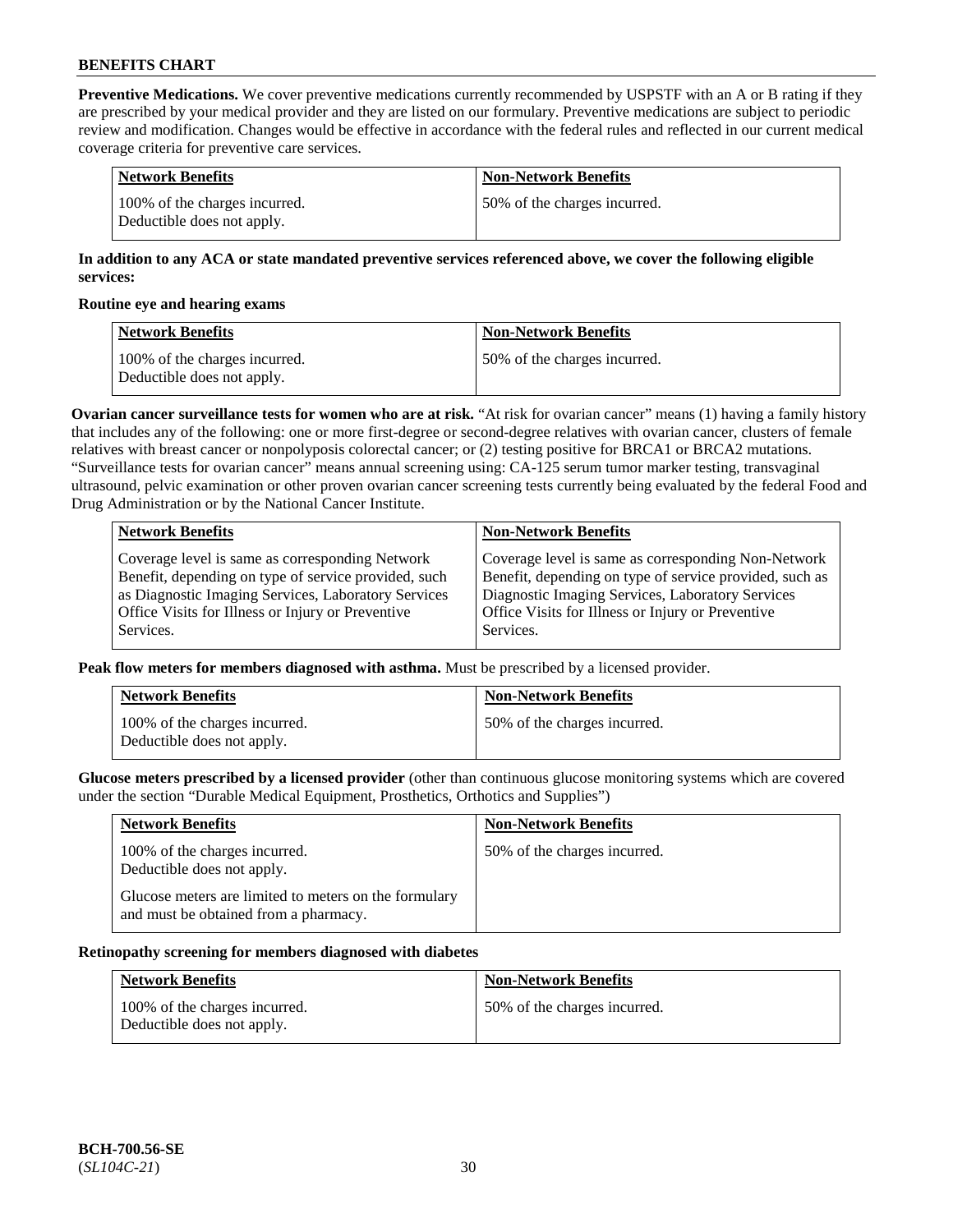### **Hemoglobin A1C testing for members diagnosed with diabetes**

| <b>Network Benefits</b>                                     | <b>Non-Network Benefits</b>  |
|-------------------------------------------------------------|------------------------------|
| 100% of the charges incurred.<br>Deductible does not apply. | 50% of the charges incurred. |

### **International Normalized Ratio (INR) testing for members diagnosed with liver disease and/or bleeding disorders**

| <b>Network Benefits</b>                                     | <b>Non-Network Benefits</b>  |
|-------------------------------------------------------------|------------------------------|
| 100% of the charges incurred.<br>Deductible does not apply. | 50% of the charges incurred. |

### **Low-density Lipoprotein (LDL) testing for members diagnosed with heart disease**

| <b>Network Benefits</b>                                     | <b>Non-Network Benefits</b>  |
|-------------------------------------------------------------|------------------------------|
| 100% of the charges incurred.<br>Deductible does not apply. | 50% of the charges incurred. |

#### **Limitations:**

• Services are not preventive if received as part of a visit to diagnose, manage or maintain an acute or chronic medical condition, illness or injury. When that occurs, unless otherwise indicated above, standard deductibles, copayments or coinsurance apply.

### **Not Covered:**

See "Services Not Covered" in the Group Membership Contract.

## **SPECIFIED NON-NETWORK SERVICES**

#### **Covered Services:**

We cover the following services when you elect to receive them from a non-network provider, at the same level of coverage we provide when you elect to receive the services from a network provider:

- Voluntary family planning of the conception and bearing of children.
- The provider visit(s) and test(s) necessary to make a diagnosis of infertility.
- Testing and treatment of sexually transmitted diseases (other than HIV).
- Testing for AIDS or other HIV-related conditions.

| <b>Network Benefits</b>                                                                                                                            | <b>Non-Network Benefits</b>                    |
|----------------------------------------------------------------------------------------------------------------------------------------------------|------------------------------------------------|
| Coverage level is same as corresponding Network<br>Benefit, depending on type of service provided, such as<br>Office Visits for Illness or Injury. | See Network Benefits for the services covered. |

#### **Not Covered:**

• See "Services Not Covered" in the Group Membership Contract.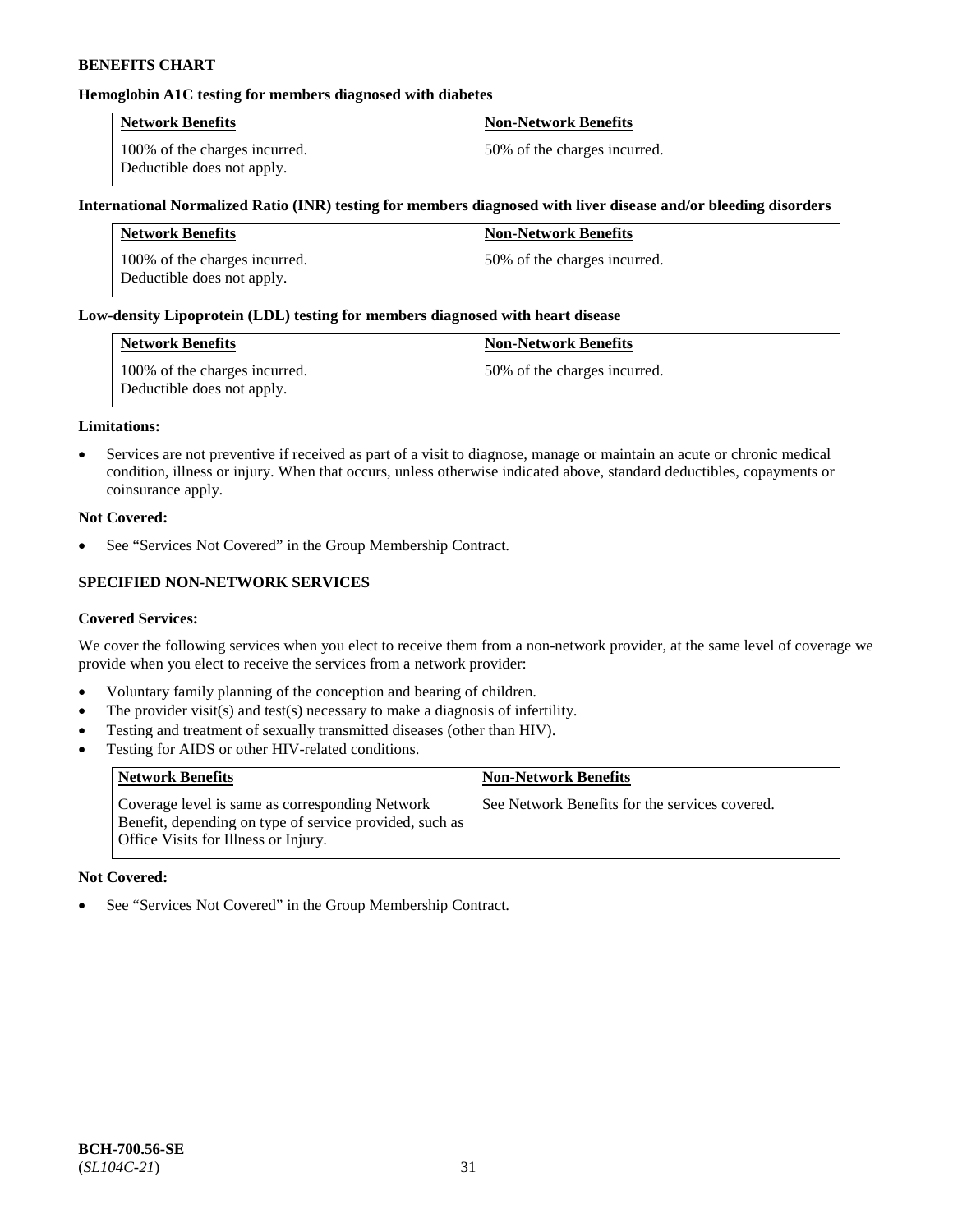## **TELEMEDICINE BENEFIT**

### **Covered Services:**

Telemedicine services are covered under this Benefits Chart, subject to our medical criteria.

| <b>Network Benefits</b>                                | <b>Non-Network Benefits</b>                            |
|--------------------------------------------------------|--------------------------------------------------------|
| Coverage level is same as corresponding Network        | Coverage level is same as corresponding Non-Network    |
| Benefit, depending upon type of service provided, such | Benefit, depending upon type of service provided, such |
| as Office Visits for Illness or Injury.                | as Office Visits for Illness or Injury.                |

### **Not Covered:**

See "Services Not Covered" in the Group Membership Contract.

### **TRANSPLANT SERVICES**

### **Applicable Definitions:**

**Autologous.** This is when the source of cells is from the individual's own marrow or stem cells.

**Allogeneic.** This is when the source of cells is from a related or unrelated donor's marrow or stem cells.

**Autologous Bone Marrow Transplant.** This is when the bone marrow is harvested from the individual and stored. The patient undergoes treatment which includes tumor ablation with high-dose chemotherapy and/or radiation. The bone marrow is reinfused (transplanted).

**Allogeneic Bone Marrow Transplant.** This is when the bone marrow is harvested from the related or unrelated donor and stored. The patient undergoes treatment which includes tumor ablation with high-dose chemotherapy and/or radiation. The bone marrow is reinfused (transplanted).

**Autologous/Allogeneic Stem Cell Support.** This is a treatment process that includes stem cell harvest from either bone marrow or peripheral blood, tumor ablation with high-dose chemotherapy and/or radiation, stem cell reinfusion, and related care. Autologous/allogeneic bone marrow transplantation and high dose chemotherapy with peripheral stem cell rescue/support are considered to be autologous/allogeneic stem cell support.

**Designated Transplant Center.** This is any health care provider, group or association of health care providers designated by us to provide services, supplies or drugs for specified transplants for our members.

**Transplant Services.** This is transplantation (including transplants) of the human organs or tissue listed below, including all related post-surgical treatment and drugs and multiple transplants for a related cause. Transplant services do not include other organ or tissue transplants or surgical implantation of mechanical devices functioning as a human organ, except surgical implantation of an FDA approved Ventricular Assist Device (VAD) or total artificial heart, functioning as a temporary bridge to heart transplantation.

Prior authorization is required prior to consultation to support coordination of care and benefits.

### **Covered Services:**

We cover eligible transplant services (as defined above) while you are covered under this Benefits Chart. Transplants that will be considered for coverage are limited to the following:

- Kidney transplants for end-stage disease.
- Cornea transplants for end-stage disease.
- Heart transplants for end-stage disease.
- Lung transplants or heart/lung transplants for: (1) primary pulmonary hypertension; (2) Eisenmenger's syndrome; (3) endstage pulmonary fibrosis; (4) alpha 1 antitrypsin disease; (5) cystic fibrosis; and (6) emphysema.
- Liver transplants for: (1) biliary atresia in children; (2) primary biliary cirrhosis; (3) post-acute viral infection (including hepatitis A, hepatitis B antigen e negative and hepatitis C) causing acute atrophy or post-necrotic cirrhosis; (4) primary sclerosing cholangitis; (5) alcoholic cirrhosis; and (6) hepatocellular carcinoma.